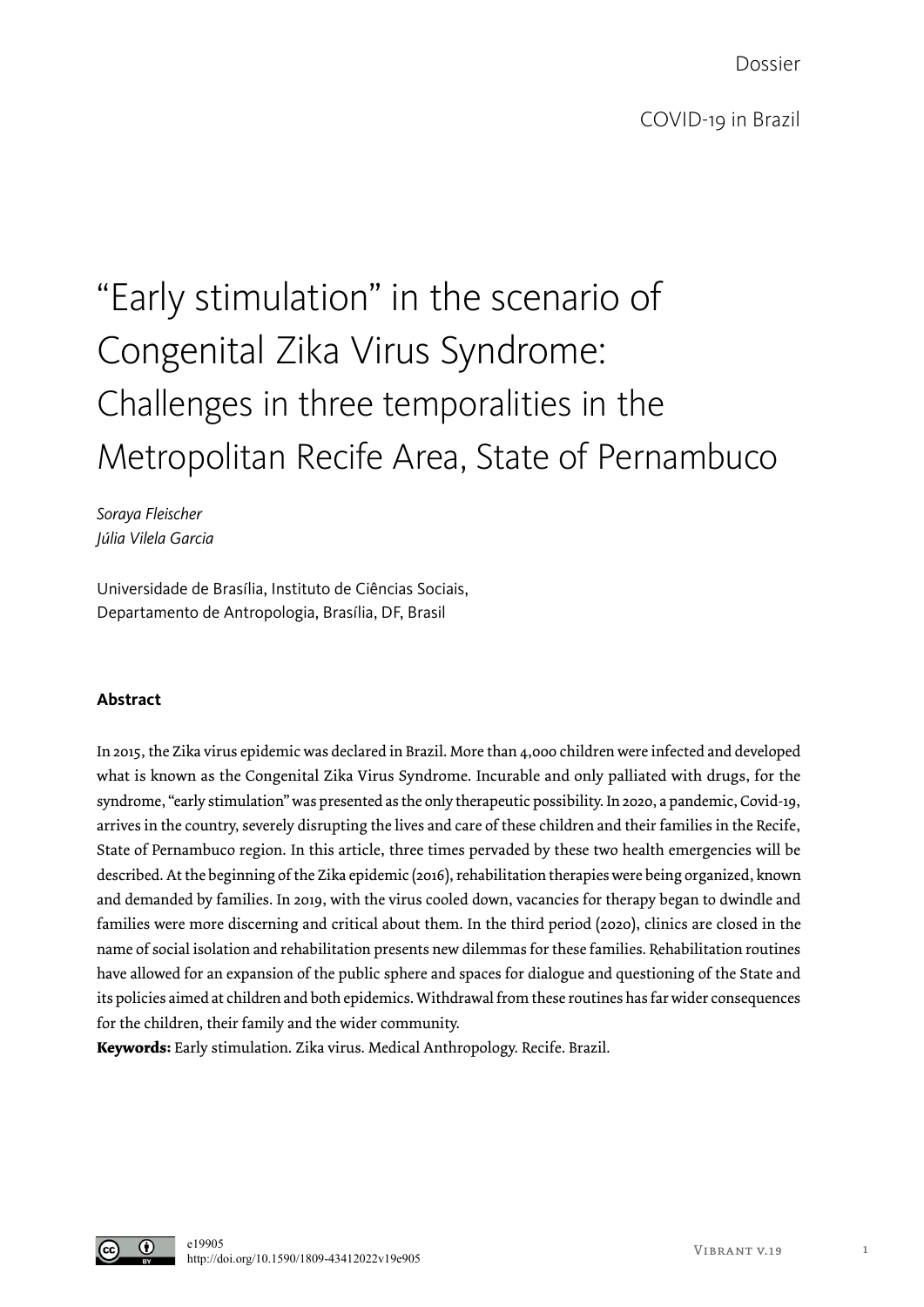## "Estimulação precoce" no cenário da Síndrome Congênita do Vírus Zika: Desafios em três tempos na Grande Recife/PE

### **Resumo**

Em 2015, a epidemia do vírus Zika (ZIVK) foi decretada no Brasil. Mais de 4.000 crianças foram contaminadas e desenvolveram o que se convencionou de Síndrome Congênita do Vírus Zika. Incurável e apenas paliada com remédios, para a síndrome, a "estimulação precoce" foi apresentada como a única possibilidade terapêutica. Em 2020, chega ao país uma pandemia, o Covid-19, desorganizando severamente a vida e o cuidado dessas crianças e de suas famílias na região do Recife/PE. Neste artigo, serão descritos três tempos perpassados por essas duas emergências sanitárias. No início da epidemia do Zika (2016), as terapias de reabilitação estavam sendo organizadas, conhecidas e demandadas pelas famílias. Em 2019, com o vírus arrefecido, as vagas de terapia começaram a escassear e as famílias estavam mais criteriosas e críticas a seu respeito. No terceiro tempo (2020), as clínicas são fechadas em nome do isolamento social e a reabilitação apresenta novos dilemas para essas famílias. As rotinas de reabilitação têm permitido uma ampliação da esfera pública e dos espaços de interlocução e de interpelação do Estado e suas políticas voltadas para a infância e a epidemia do ZIVK. O retraimento dessas rotinas tem consequências muito mais amplas para a criança, sua família e comunidade de modo geral.

**Palavras-chave:** Estimulação precoce. Zika Vírus. Antropologia da saúde. Recife.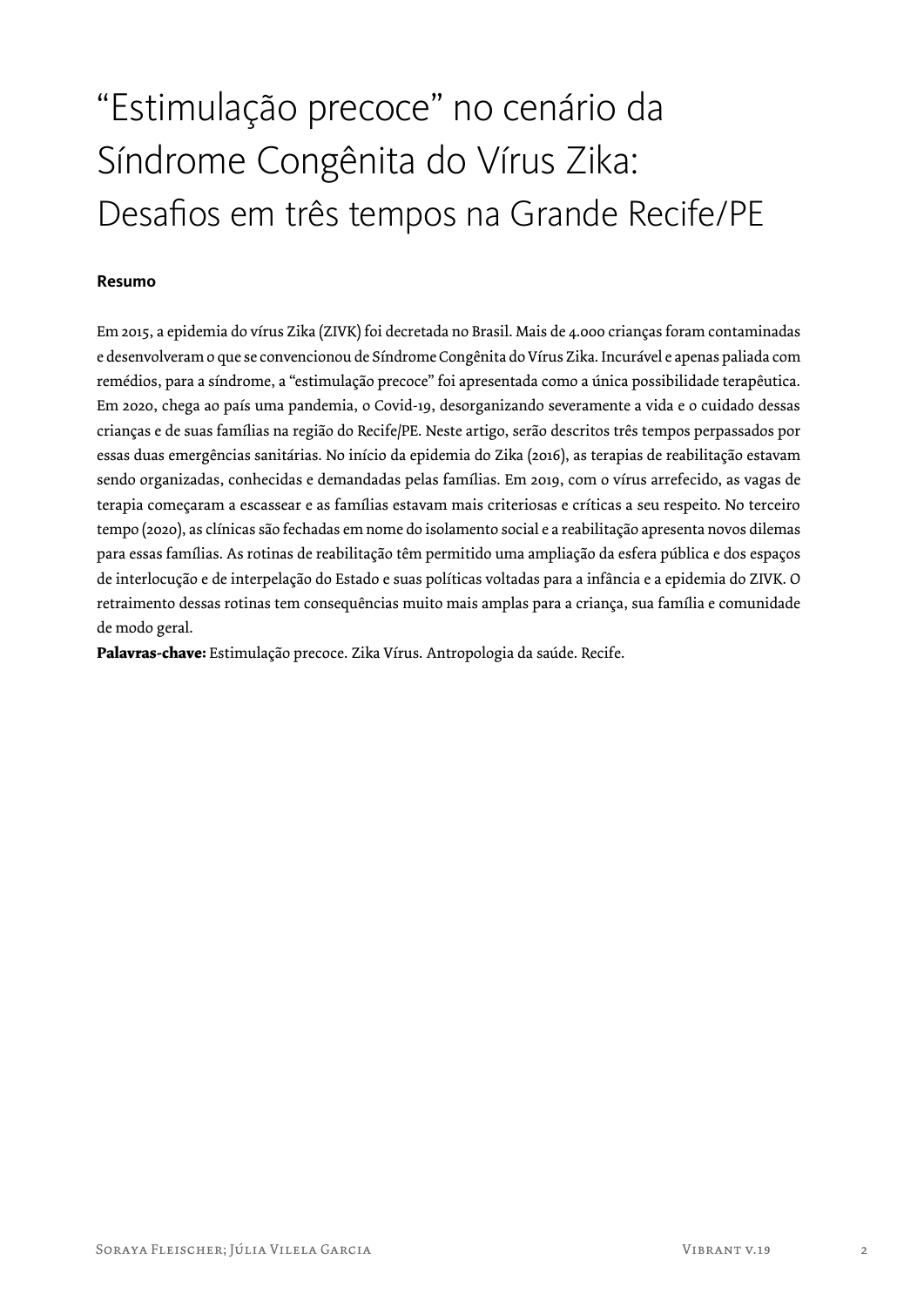## "Early stimulation" in the scenario of Congenital Zika Virus Syndrome: Challenges in three temporalities in the Metropolitan Recife Area, State of Pernambuco

*Soraya Fleischer Júlia Vilela Garcia*

#### **Introduction**

In June of 2019, in the Metropolitan Recife Area (MRA)<sup>1</sup>, we visited the home of one of our research interlocutors. A small team of three anthropologists there to know where Maria Claudia, her husband, her teenage daughter and her youngest daughter lived. Bela, born in 2015, had received the diagnosis of Congenital Zika Virus Syndrome (CZVS, henceforth)<sup>2</sup>. We arrived at an apartment from the *Minha Casa Minha Vida*, a public housing program, located in a peripheral neighborhood also considered as quite dangerous. A two-bedroom dwelling, fully furnished and decorated in various shades of green, chromatic strategy to stimulate the child's meager eyesight. In the center of the room, leaning against one of the walls, was a small, squared rubber tatami, where toys and instruments used in rehabilitation therapies rested. Above the tatami, hanging on the wall, were a flat-screen TV and a shelf with trinkets and picture frames. On the shelf, one of the ornaments that caught our attention was a small doll, made out of air-dry clay, sitting in a wheelchair. Looking closer, we saw that it was Bela, Maria Claudia's little daughter, easily identified by her curly black hair, pink glasses and the "farda", as was called the uniform of the clinic where she attended therapy since she was a baby. Noticing our interest, Maria Claudia quickly explained that it wasn't just any ornament, but the one she had used on her daughter's three-year birthday cake earlier that year. And she already had plans for the following year: on the next cake, the adornment would represent Bela smiling and affixed to her parapodium, an orthopedic equipment that encourages the standing posture and an upright position3 .

<sup>1</sup> We prefer to use this term, MRA, instead of simply Recife because we also circulated in Olinda, Paulista, Jaboatão dos Guararapes and São Lourenço da Mata, which form a large and continuous urban area of 12 municipalities.

<sup>2</sup> At the time, Soraya Fleischer was accompanied by researchers Ana Claudia Knihs and Raquel Lustosa. This article was written with Júlia Garcia. We are all part of the same research team, share our empirical materials, and generally write as co-authors. We take this opportunity to thank the whole team, interlocutors, funding institutions and the two anonymous reviewers who helped improve this article. We also are indebted to David Fleischer, who reviewed the translation from Portuguese to English.

<sup>3</sup> We have met women like Maria Claudia since 2016, when this research project began. Until 2019, we returned to the MRA seven times, once every semester, to visit and continue conversations with the same dozen women (and two other dozens we met more sporadically). We accepted invitations to accompany them in consultations, exams, public hearings, pharmacies, meetings at NGOs and, above all, daily therapy. We also went to their homes, neighborhoods, churches, and parties. We produced notes, field diaries, recordings and photographs. With the arrival of the Covid-19 pandemic and unable to return to the MRA, we chose to keep in touch with these women via WhatsApp, a digital messaging tool very well-known and intensely used in Brazil. In addition, as a result of social distancing and in order to keep their support network amidst the pandemic, they increased the use of social media networks, online events as Instagram and YouTube lives. Watching these events, open to the general public, was also a way of understanding the new routines of these mothers and children, as well as keeping closeby to our interlocutors, even if separated by a geographical distance.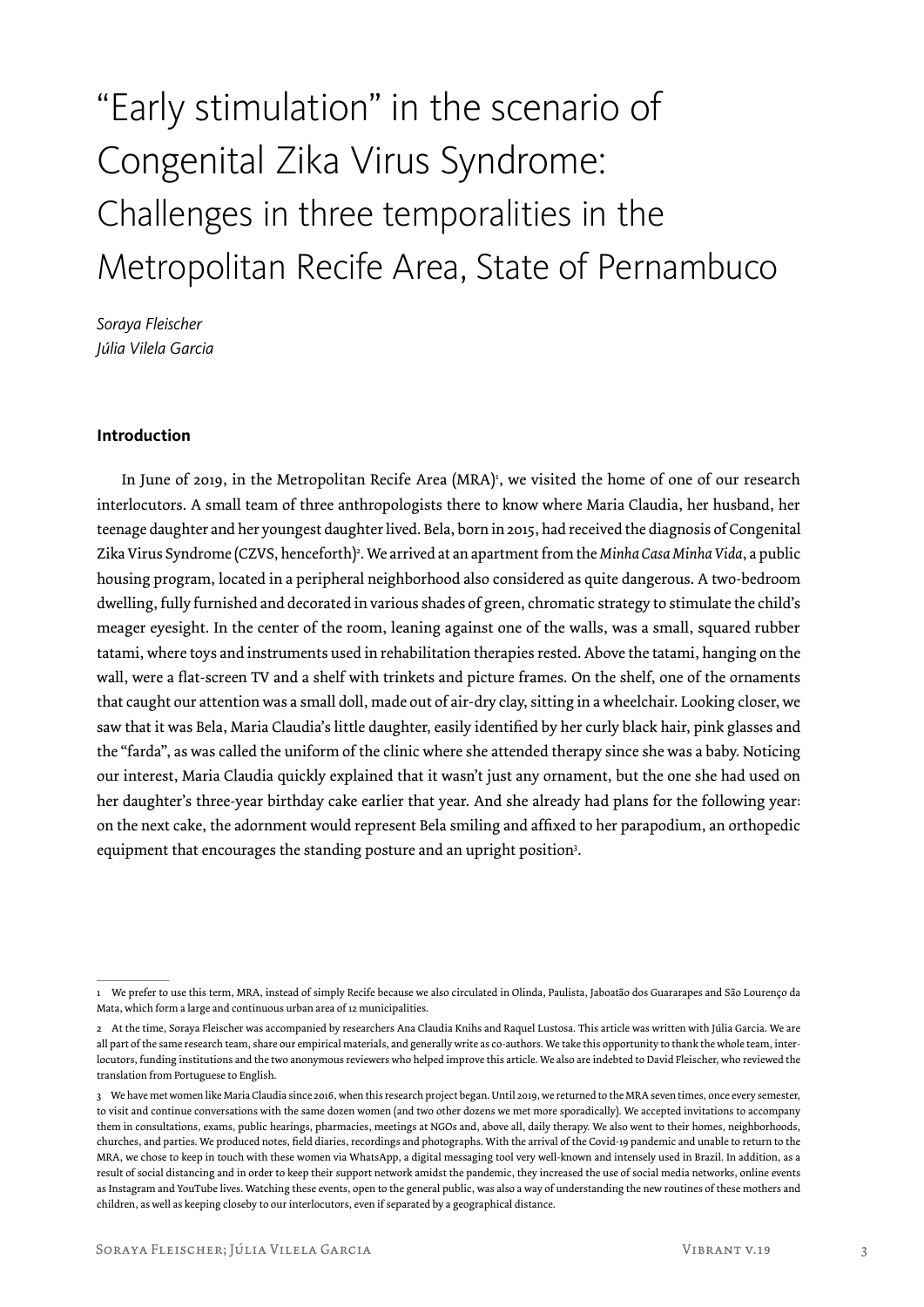Less than a year after this visit to Recife, a new epidemic began to circulate in the media. The new virus soon arrived in Brazil and on March 11, 2020, the World Health Organization (WHO) declared the Covid-19 pandemic, suggesting strict measures such as the closure of commercial activities, schools, basic services and borders; new hygiene protocols; and social distancing and isolation. Although Brazil did not adhere to all effective recommendations in managing and controlling the virus (REUTERS, 2020), therapies, consultations and rehabilitation procedures for children as Bela were abruptly interrupted, interfering in the life and development of countless other families and children with CZVS.

The most common medical specialties that treat these children are: Neurology, Pediatrics and Endocrinology. Consultations must happen, at the most, every three months. Exams had been very intense in the beginning, but, over time, they were carried out only when new symptoms appeared. State pharmacy and the Instituto Nacional do Seguro Social (Social Security System) counter were approached respectively until medications and the Benefício de Prestação Continuada (Cash Benefit to Disabled People) had been guaranteed, often through court decision4 . All these spaces were visited sporadically by mothers and "micro children"5 , unlike the other space where they were at on a daily basis – rehabilitation therapy.

Given the syndromic condition of the CZVS<sup>6</sup>, incurable through surgeries or transplants and only palliated with drugs, the "early stimulation", "based on physical, visual, hearing and speech stimulation" (Souza, 2017: 26; Brasil, 2015), was presented as the only possibility to be systematically offered to these children through such as physiotherapy, occupational therapy, speech therapy, visual stimulation, music therapy, hydrotherapy, hippotherapy, etc. "Early stimulation" was designed as an intensive rehabilitation therapy to be undertaken during the first three years of age. Along this period, as we often heard in Recife, there is a "window in the brain", with greater opening for learning and training. This specific capacity at the beginning of life is called, by Physiotherapy studies, "neural plasticity" (Oliveira et al., 2019). "Plasticity", "stimulation", "precocity" were the main categories mobilized by the State officials and rehabilitation professionals, mainstream biomedicine and public policies.

To take advantage of this "neural window", families should be available and committed to take their children to rehabilitation services on a daily basis. The expectation was that "early stimulation" could offer "development" to the child and gradual independence from external care. Walking, eating, and, above all, talking by themselves were desired activities, even if at a different pace and style. The "conquest" of each development stage has been called by health professionals as a "victory" (Duarte et al., 2019: 252), although these "advances", another widely used term, are not as linear or definitive as the mothers reminded us. Children such as Bela, who at the time were over three years old, the age limit for "early stimulation", had not yet developed as expected by biomedicine, requiring continuous treatment and therapy in different clinics and hospitals around the city. As described by Williamson (2018: 689), for children with CZVS, not only advances escape an imagined linearity, but the development time of these boys and girls can be experienced and permeated by uncertainties, by a series of "stops and [re]starts".

<sup>4</sup> Benefício de Prestação Continuada, as known as BPC, "is a social assistance benefit consisting in an unconditional and monthly transfer of a minimum wage to people with low-income and/or disability and elders with more than 65 years" (Santos, 2011: 1).

<sup>5 &</sup>quot;Micro" became a synthetic version of "microcephaly", a political identity widely used to identify children, their families and all sorts of services and spaces allocated for them (Fleischer, 2020b).

<sup>6</sup> Among children with the CSZV, there are "changes in structure, body functions and deficits in skills, 52% have changes in visual function, such as difficulties in visual fixation and tracking, visual exploration of the environment and the hand; 12% in tactile function, with skin hypersensitivity; 40% of infants have congenital and muscle function malformations; 72% have changes in muscle tone, predominantly hypertonia in the upper and lower limbs, especially in the hands; 28% have an exacerbation of primitive motor reflexes such as moro reflex, RTCA; 68% had difficulties in the manual function, such as searching and reaching the midline, and also difficulties in performing postural changes; 92% had delays in the motor development milestones for the age" (Cruz et al., 2017: 3). Although referring to the context of Maceió, a city in the State of Alagoas, this study offers a general picture of the type, predominance and degree of deficiencies from this syndrome.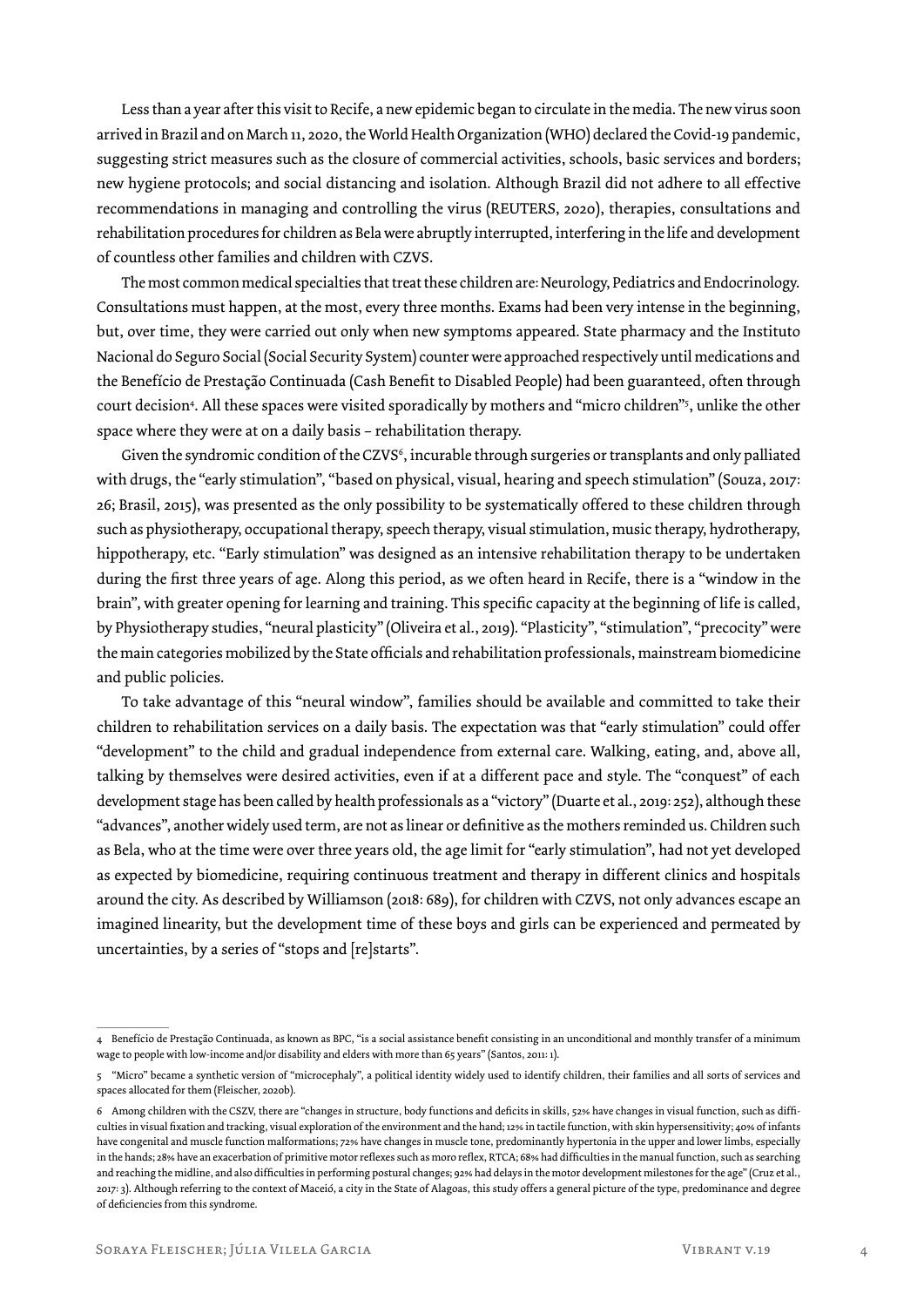In general, therapies helped children to socialize, live together and overcome their disabilities, but they also supported mothers and families by expanding possibilities of imagining the future. In daily encounters within the institutions, these women learned about the syndrome and the medical, justice and education services available around the city. They also met other mothers, organized themselves politically, found clients for their crafts or snacks, navigated through other neighborhoods and social classes. Altogether, these women and their children went through an intense process of citizenship (Quadros et al., 2019). In other words, based on their daughter or son's disability, they learned about and demanded rights, space, and technologies. They expanded their idea of the public sphere and of the spaces suited for dialogue and for questioning of the State and its policies for children and the ZIKV epidemic.

First, we will present how the rehab services were organized for the micro children and, in a second moment, we will discuss how their mothers understood these services before and during the beginning of the Covid-19 pandemic. This general framework will allow us to reflect on further dilemmas. From the beginning, the mothers, as immediate caregivers, accepted "early stimulation" as the main therapeutic proposal for their sons and daughters and, since then, they have been attending, on a daily basis, tatamis, swimming pools, exercise rooms around the MRA. But since the children were over three years old, and with the interruption of activities due to the Covid-19 pandemic, they did not know what would be offered to them, they did not know if they would manage to continue the stimuli on their own and they were fearful for the future health and development of their children. On that one visit, Maria Claudia showed us the exercise mat, the therapy gadgets, the wheelchair and even imagined the mini parapodium on top of Bela's next birthday cake. But, given the closing of services in early 2020, this mother was no longer so sure if the stimulation strategies would continue beyond the living room of her house. Therefore, we chose to dialogue especially with the recent production of rehabilitation sciences, in order to know how they have understood the broader context of the Zika epidemic, and the more specific therapeutic care offered to these children.

In the next sections, three temporalities will be described. At the beginning of the Zika virus epidemic (ZIKV), when we first went to the MRA, between 2016 and 2018, rehabilitation therapies were being organized by medical authorities, and demanded by the families. Toward the end of our field research, in 2019, ZIKV had not stopped infecting fetuses, but no longer was characterized as an epidemic. At that moment, therapy slots began to dwindle, and families grew more critical, prioritizing quality over quantity of sessions per week. In the third temporality, starting in 2020, another virus arrives, Covid-19, also on a pandemic scale. Clinics were closed in the name of social isolation and rehabilitation presented new dilemmas to the care of children with CZVS. If, in the beginning of ZIKV, the official biomedical orientation was to focus on "early stimulation" through rehabilitation, more recently, and also because of Covid-19, this orientation was losing centrality in policies aimed at these children. In this relationship with the State, care moved from the public to the private sphere, from the clinic to the home, increasingly overloading these mothers. This article intends to contribute to the interface between State, public sphere, disability and motherhood.

### **Supply and demand of rehabilitation services – at the beginning of the Zika Virus epidemic (2016-2018)**

Since the first year of the Zika virus epidemic (Diniz, 2016), we noticed a myriad of different rehabilitation services being offered in the MRA. As public facilities, managed by the municipality, there are the Specialized Rehabilitation Centers (SRC), "an outpatient care point specialized in rehabilitation, which performs diagnosis, treatment, concession, adaptation and maintenance of assistive technology"7 . Managed by the State of

<sup>7</sup> http://saude.gov.br/saude-de-a-z/saude-da-pessoa-com-deficiencia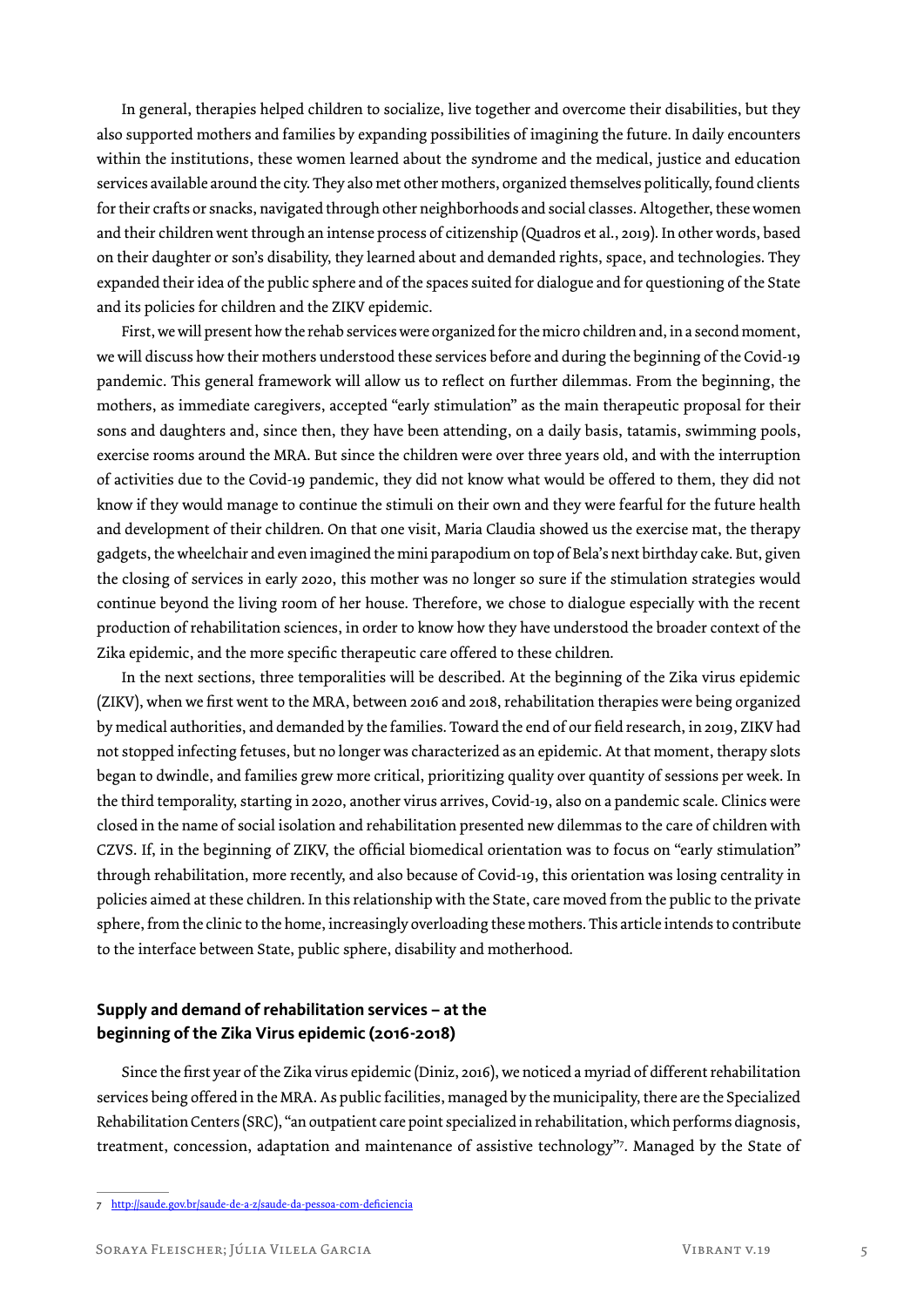Pernambuco or the Federal government, there are larger hospitals that dedicate a space and part of the staff to a rehabilitation ward. In the private sector, there were foundations with mixed resources (public-private), charitable entities, colleges and universities, societies of medical professionals (Vasconcelos et al., 2017), small neighborhood clinics and renovated rooms within non-governmental organizations. All these services were offered free of charge, but those, located in affluent neighborhoods, awarded vacancies or "scholarships" to low-income patients. A mother told us that her son went to "a clinic for the rich, where everyone is nice, and I was the only one who didn't pay". In all these spaces, there were specialized professionals, often assisted by students, interns, or residents. The only exception were the NGOs, that offered transportation and a meal and, therefore, were only able to attract physiotherapy or speech therapy graduate students or interns. Small or big, private or public, professional or not, all these places formed a local version of the SUS (Sistema Único de Saúde/ Brazilian Unified Health System) rehabilitation network.

All the children we know were in (or had been in) therapy. There was a clear hierarchy among therapies, professionals and spaces, a classification fueled by the experience of all these mothers. At each field visit, a new rehabilitative technology was sought after by the mothers. Orthotics, parapodium, orthopedic surgeries, specific therapeutic methods were examples with increasing costs. But we never met a child who had worn, for example, a Therasuit<sup>s</sup> and paid the annual R\$120,000 for its maintenance. Mothers seemed to crave a constant technological update, expecting that different stimuli through the "window in the brain" would benefit the child (Fleischer, 2020a). They tried public or family *crowdfunding* and, when these initiatives failed, they tried to sue the health insurance companies and the municipal health department to get specific therapies only available in private clinics.

The more prestigious the service, the longer the waiting line. Therefore, vacancies were conditioned to attendance (Silva, Y. et al., 2019: 450). Right at the front desk, usually sat an attendance list to be signed by the mother when arriving that day. With more than two unexcused absences, the vacancy was lost. Illness of the child or of the mother, hospitalizations due to surgery or complications of the syndrome were among the few accepted absences excuses, that always had to be documented on paper and hold signatures and stamps from the respective medical authorities. Formal justification for non-attendance generated a lot of tension among mothers (Fleischer and Carneiro, 2018). On the other hand, absences created a turnover of slots, especially in less prestigious clinics. So, there would always be some therapy available, even if it wasn't the most desired one. Families often accepted untrained therapists, outdated equipment or even distant clinics just to offer some kind of therapy to their child and, at the same time, demonstrate their interest and commitment to "early stimulation" while waiting for a place at a more renowned or convenient clinic. Perhaps this is why we never knew of judicialization of rehabilitative therapy. Meanwhile, daycare, transportation, medication, and surgery, also seen by our interlocutors as complementary to the development of their sons and daughters, were often taken to court.

Thus, these conditions generated, on the one hand, an ethical issue, since missing a session was not taking advantage of the service, while other people were waiting for the opportunity. On the other hand, it was also a moral issue. Not going to rehab was understood, by the group of managers, therapists and mothers, as depriving that child of therapy. As rehabilitation was the most valued technology to face the CZVS, slower child development could therefore indicate maternal irresponsibility. Mothers, however, resented this surveillance coming from all sides, "I am the one who lives my life", as one of our interlocutors put it. Tension involving therapy, attendance and motherhood revealed a broader facet – an entire arrangement necessary to arrive and remain in the services.

<sup>8</sup> Therasuit is an intensive care method, not provided by SUS, and aimed at people with neuromuscular disorders. Therasuit is supposed to aid postural alignment, sense of balance and position and is presented as a garment with dynamic orthoses interconnected by elastics that work to stimulate and reproduce the role of the muscles that need to be activated.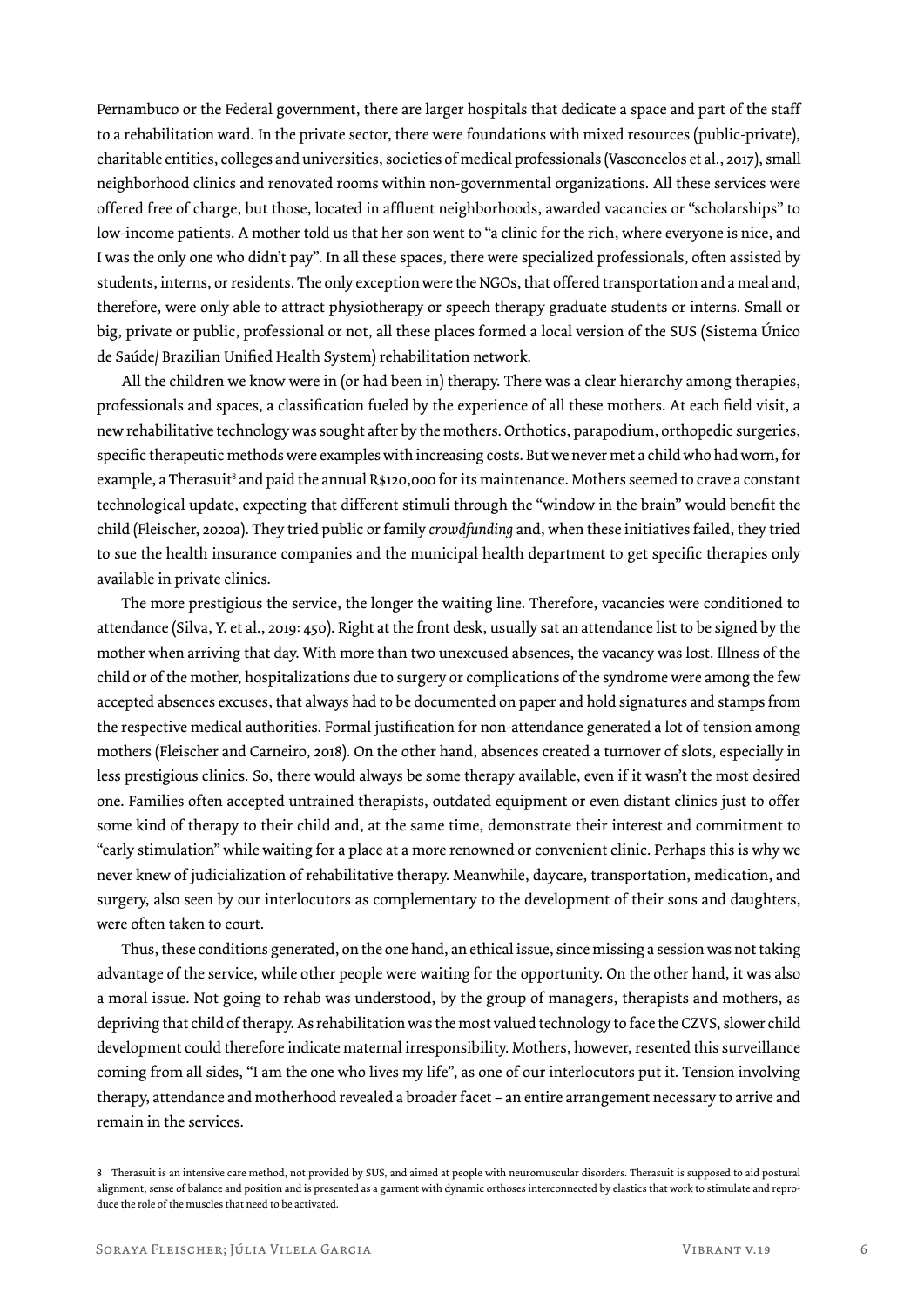#### To arrive, to stay and to return

Rehabilitation usually took place once, twice or three times a week and in sessions of 20 to 40 minutes at most. The main purpose was repetition and routinization, not necessarily equal to the duration or intensity of the therapy. Exposing the child to stimulation several times was a way of getting him or her used to the exercise, to the manipulation of his or her body, and also to the presence of therapists and other children. But frequency required mothers to leave their home and move around town several times a week. This urban circulation requires fine coordination between time, space, technologies and different actors, as many scholars have noted (Fleischer, 2017; Scott, 2020; Williamson, 2018).

The MRA is known for its narrow and uneven streets, subject to flooding during the rainy season, lengthy traffic jams and an outdated and unreliable transportation system (Lustosa and Fleischer, 2019). At the beginning of the Zika epidemic, these families used buses, where they faced discrimination against their sons and daughters and the unwillingness of drivers and other passengers to accept free passes, baby carriages, wheelchairs, extra escorts etc. Then, as a second alternative, came vans and ambulances offered by the municipality, but with little punctuality. Mother and child risked arriving late, missing the session and, in a chain reaction, missing the next activities of the day. The vans did not allow these mothers to take their other children along, even if they had no one else to care of them at home. Mothers found out about their mobility rights, as free passes within the city, Tratamento Fora de Domicílio (Out-of-Home Care)º between municipalities, donation of wheelchairs, mandatory car seats in taxis, etc. Rapidness, reliability, safety and air conditioning were increasingly prioritized by the families and, as a result, family cars and also app cars were sought after over time. The city, transportation systems and drivers can definitely affect therapy attendance.

It is worth adding that, on the part of therapists and health services, challenges of urban circulation were associated with the supposed poverty of micro families, in an understanding that punctuality and attendance were due solely to individual responsibility and are not influenced by urban management, for example. A study in the Pernambuco hinterland reported: "The main difficulties raised by professionals are the socioeconomic issues of families who face difficulties in the cost of transportation and food for the children" (Souza, 2017: 24).

Still other aspects should be considered so mother and child could arrive at the sessions. All means of transportation required that the family routine begin at dawn, given the peripheral location of homes, as is also the case in other metropolitan areas affected by the epidemic (Silva, M. et al., 2019). Families living in other municipalities would travel hundreds of kilometers to arrive in Recife every day. They would wake up at 3, 4 or 5 in the morning to shower, prepare breakfast, pack a bag to spend the day, prepare the older children to go to school and also leave lunch ready for those who stayed at home.

Mornings are also difficult because it is hard to settle down the night before. Since birth, these children take medicine that helps them swallow, avoid irritability and seizures, and finally fall asleep (Knihs, 2020). We saw Keppra's or Sabril's<sup>10</sup> colorful syringes appear in the late afternoon, when mother and child had returned home. The medicine time was calculated so that the children could follow the family's night rest, and also be awake for the daytime activity. Although it was necessary to calm the child during the night, these mothers did not want a "dead", "still", "soft" child at physiotherapy the next day. They had been striving to find a balance between "agitated", considered as an excessive condition, and "active", considered as the ideal condition of protagonism during therapy. Also, medications were essential to treat spasms, the main cause for infantile suffering and also for unlearning what was being taught day after day in therapy.

The "Out of Home Care" is the legal tool which aims to make treatments possible, through transportation or the cost of tickets and daily rates, for the citizens who bear highly, non-treatable diseases or conditions but do not count with the necessary service in their original cities.

<sup>10</sup> Keppra (levetiracetam) and Sabril (vigabatrin) are drugs used in the treatment of epilepsy and resistant seizures.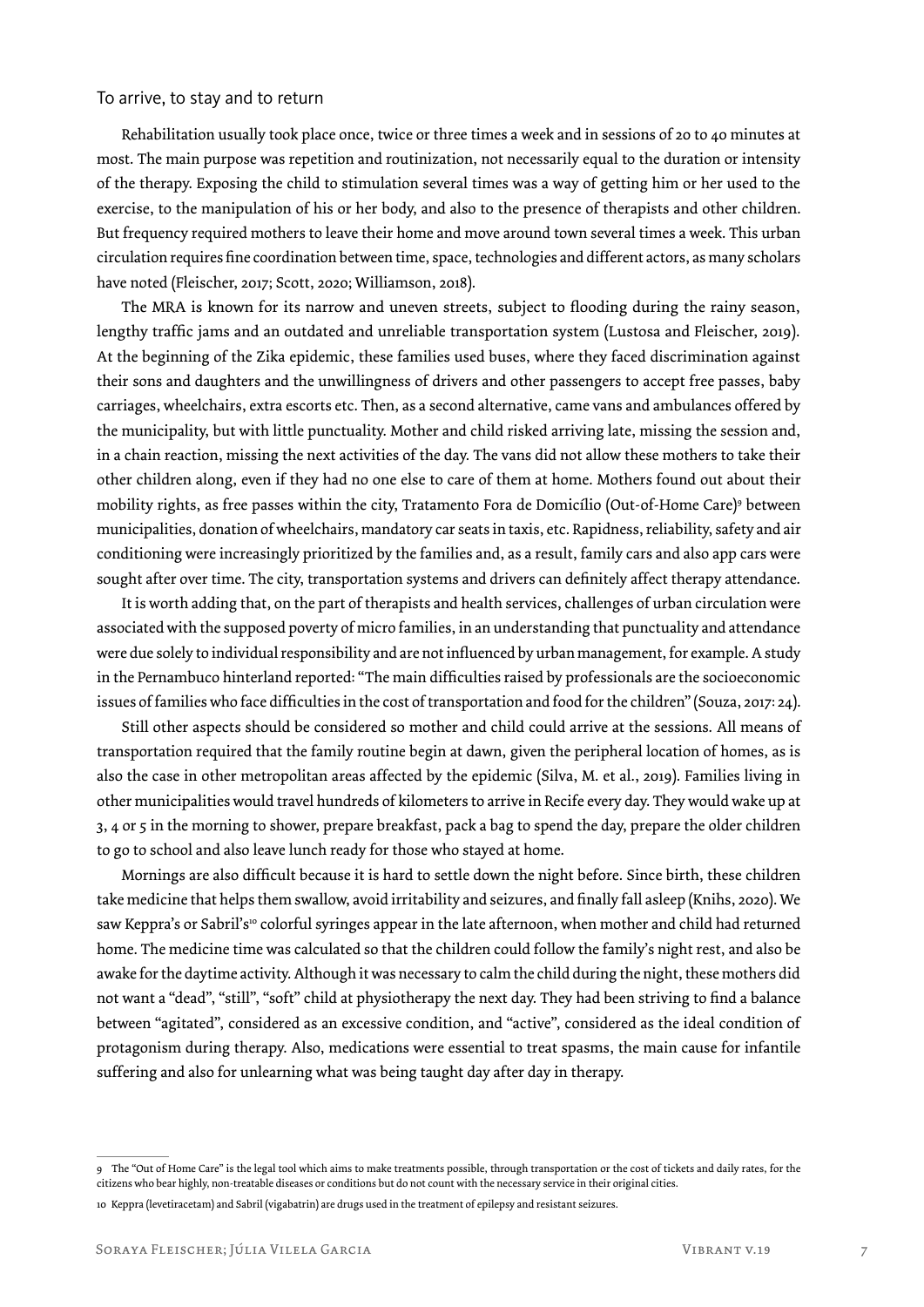Although tranquilizers and antispasmodics were given in the late afternoon or early evening, some were slow in effect, especially when the child had already developed some type of drug saturation. Many kids had consumed the same brand and dose for years, and their moms reported how hard it was to schedule an appointment with the neurologist or pediatrician to, among other things, update these prescriptions. So, faced with inefficient medicines, many of these children and families could only fall asleep at dawn and had a few hours of sleep until they had to get up and start organizing for the day again. So, mornings were tough. Added to this, many mothers claimed the routine between one therapy and another, between different clinics and hospitals, was exhausting. Children, sleepy and tired, became stressed out and had a hard time absorbing whatever was taught in the sessions.

Besides sorting out medication, food had to be planned. The night before, these women, in order to reduce costs during their urban wanderings, prepared lunch boxes for themselves and for their children. Food should be offered before therapy so the child would have energy, but in a certain amount so as not cause discomfort or sleepiness. Or be offered later, especially after hydrotherapy, when the appetite had been awakened. Food was a sensitive issue in the case of these children who, from an early age, had many eating challenges (Lima and Fleischer, 2020). And, as so many studies in Brazil have shown, child weight has been treated proportionately to maternity quality (Nascimento and Lima, 2018). These mothers used the facilities of the clinics, but also the interior of vans, buses and cars to offer the meals. Delays in therapy and in transportation impacted this entire sleep-medicine-food routine, with deleterious consequences, such as hunger, irritability, seizures and suffering for children and caregivers.

In order to be able to commit and to attend rehab sessions, these mothers depended on a backup structure. The BPC and the free bus passes guaranteed them some income and transportation; unpaid medication relieved the household budget; orthotics and wheelchairs were made available or donated; a percentage of the *Minha Casa Minha Vida* apartments had been reserved for these micro families. An equation seemed to be progressively in progress: citizenship enabled therapies, which generated child development, which positively moralized motherhood and encouraged the production of hope for this family (Fleischer, 2020a).

Thus, several temporalities needed to be synchronized: the biological clock, the alarm clock, the clock on the wrist of drivers and on the clinic walls, the clock ticking of public policy. The organization of family routine, sleep, medication, food, rehab sessions and urban transportation was not an uncomplicated task. Each of these elements, as we just showed, involved a set of other scenarios and actors. Arriving, staying and returning to therapy sessions, day after day, was laborious and did not depend solely on the personal effort of these micro mothers and their children.

#### Therapy formats

Therapy took place as a routine<sup>11</sup>. In general, it began with the reception for those who were arriving, each woman took her child out of the wheelchair or baby carriage, unattached her/his orthotics from arms and/or feet and placed the child between her legs on the mat. Mothers, children and therapists could sit in a circle, play a game, sing a song or simply let the conversation happen more freely. Then came stretching the muscles and limbs, followed by one or two specific exercises. And, finally, the closing occurred, when everyone gathered again in a circle and evaluated the session, planning the next meeting, week or stage, anticipating holidays and festivities. In this group format, all children went through these three moments.

<sup>11</sup> Rehabilitation science scholars have noted that, although recommended as the main therapy for children with CZVS, the way to actually perform this "early stimulation" has not been described in publications in the area (Rodrigues et al., 2017). For an exception, see a detailed presentation of these activities by a MRA team (Borba et al., 2019: 544-546).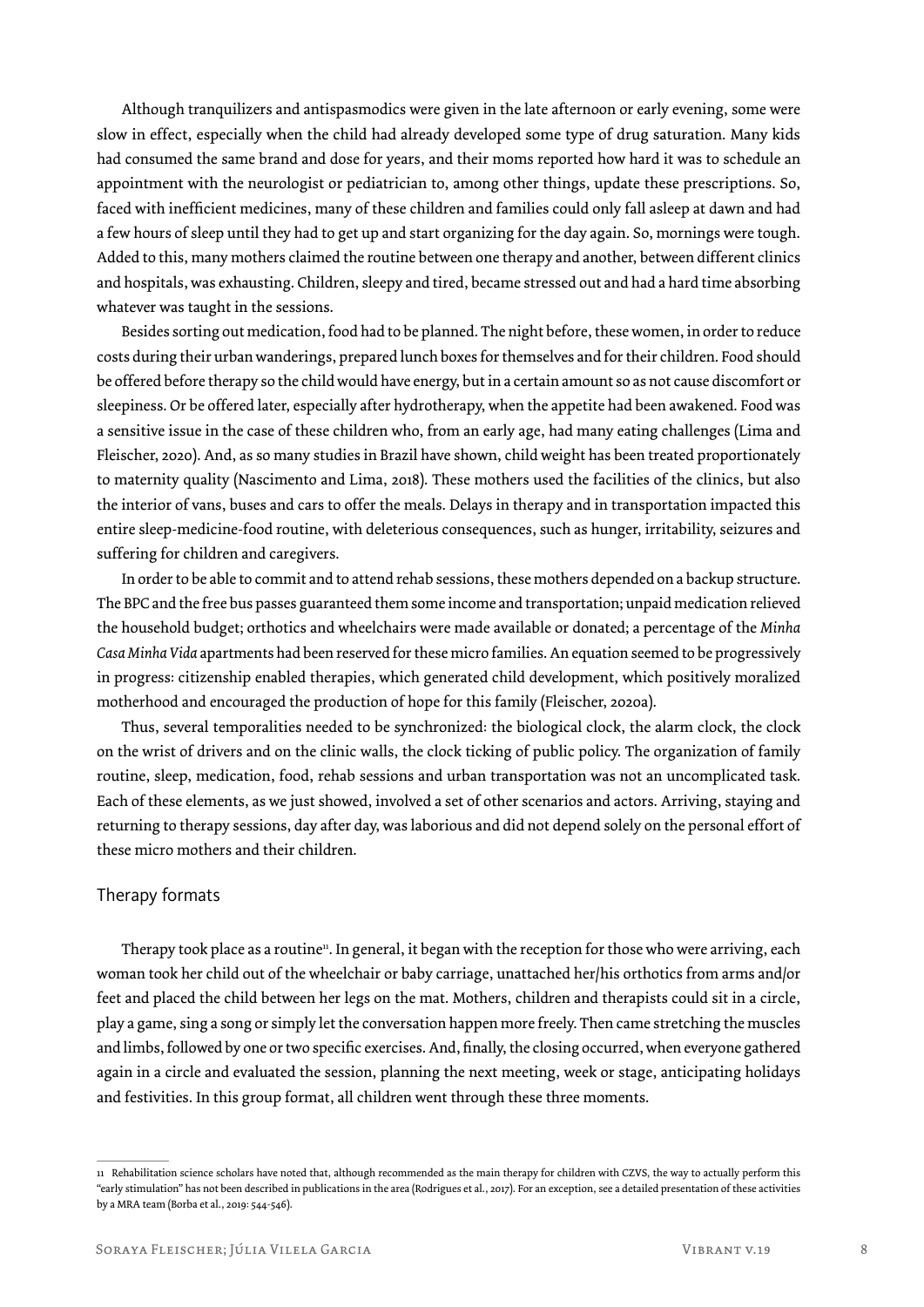Occasionally, a therapist would perform a different activity on a single child. Perhaps a specific reinforcement was needed for a skill to be developed, perhaps it was an experimental technology to be demonstrated by the therapist and learned by all the caretakers. The mothers continued the exercises on their children, but paid attention to the new activity.

There was also the artisanal making of instruments to be used at the clinic and/or at home. Accessible and low-cost materials were used. One example was the roll, made with 15cm of foam and another 15cm of velcro, planned to be a lighter and cooler alternative to the official thermoplastic hand orthosis. The goal was to keep the child's little palms open, preventing them from closing over time in a claw position. Another example were the blue jeans stuffed with an acrylic filling and commonly used to lean the children on to relax. Or even the rattles made of plastic yogurt containers filled with grains of sugar, rice or beans, for different degrees of sound stimulation.

Services were organized in various ways. We knew places where mothers left the child with the therapist and remained in the waiting area. Inside, there was one therapist working with each child and several children were attended to simultaneously. This format was common in hydrotherapy. On the one hand, this format would reduce the chance of the mother getting to know about the exercises and rehabilitative challenges faced by her child thus, with less possibility of learning about the syndrome and reproducing this work at home. But, on the other hand, they would get a few minutes of rest, either in solitude and silence, or in a lively chat with other micro colleagues. Some told us that, especially in the beginning, the children had a hard time in the company of new people and, if they stayed inside the room with their sons and daughters, it would be a distraction and would make it difficult for the child to adapt to the therapist. When we stayed with the mothers outside, we heard their impressions, more or less critical, about therapists and clinics they attended on other days of the week. When we chose to stay inside the rooms, we knew the therapists' opinions about the child's progress, as well as the comparison among them.

We also visited clinics where mothers performed on their children's bodies what was instructed by the therapist. This arrangement could happen collectively, with several pairs of mothers and children around the room (music therapy, physiotherapy, occupational therapy), or individually, in a smaller and cozier room, with one pair only being guided by the therapist (speech and hearing therapy or visual stimulation). Each movement had its purpose explained and corrected by the professional and replicated by the mother. Because they need to sit on the floor and accompany the child, mothers planned ahead to wear comfortable clothes. This format, on the one hand, allowed women to learn in a hands-on approach about the therapeutic movements and goals and, in our view, it raised them to another level of autonomy and protagonism with the syndrome. On the other hand, some mothers thought that their child was receiving a lower quality therapy, as it was not carried out directly by the health professional. It was interpreted, at the same time, as an apprenticeship to be applied at home, and as an outsourced and unpaid job done by the mothers, a service offered wholesale and with amateurism. They thought it was important for therapists to touch and feel the child's body so that they could also identify the specific resistances and difficulties to be developed. Our interlocutors valued, above all, individualized and customized therapies for each child.

In other places, patients were stimulated directly by the professional, but the mothers could stay nearby, also sitting on the mat or in chairs close to the walls of the room. Therapy, therefore, was observed from a distance and could be discussed by the mother and/or the therapist. We noted, however, that even though it was not mandatory, some mothers followed the therapy closely because they did not fully trust the clinic, the equipment or the therapist, especially if they were new interns, residents or too young in age. For example, we were told of a physiotherapist who broke a child's arm while forcing too much a maneuver; of one who accidentally pulled the tube from the child's belly, not noticing that it was trapped in the chair where she was sitting; another who put a bandage on the child's face that caused allergies and skin rashes.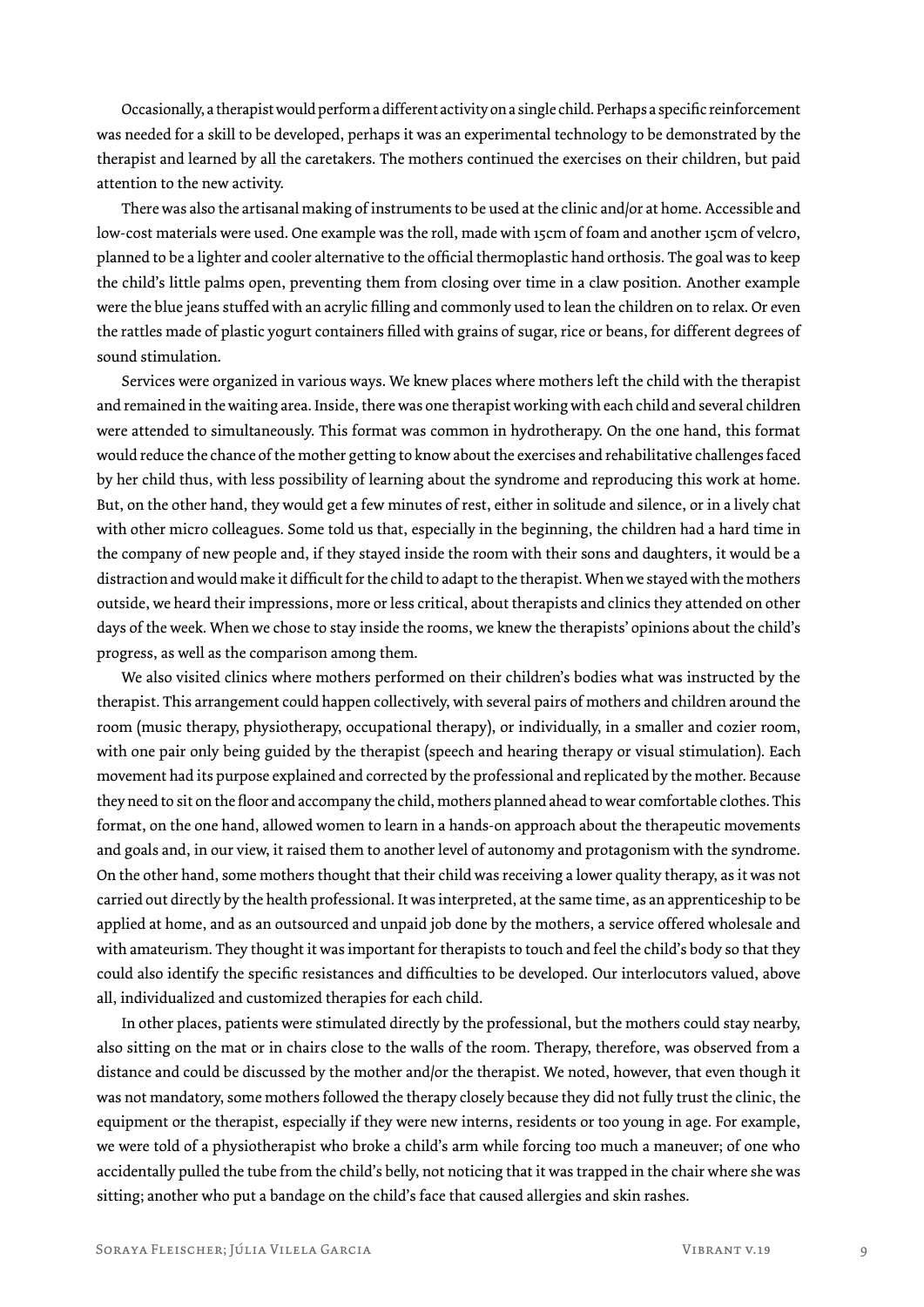In all of these therapeutic formats, the child's crying was closely considered. In private clinics, especially, where therapists took over the exercises, we saw them interrupt their work and return the sobbing child to the mother. They wanted to avoid that the child relate therapy and therapist to suffering and pain, creating resistance or trauma. Mothers were uncomfortable with this protocol because they knew that tears could indicate sleepiness, side effects of a new medication, typical irritability of the syndrome, etc. When the child was promptly dismissed, they felt it was a waste of time and effort to go all the way to the clinic and the service not happen or be interrupted. In other clinics, usually public ones, the child's body was manipulated, even if he/she was crying. For these therapists, tears indicated some discomfort, but was not a sufficient reason to interrupt the work. Mothers and therapists tolerated a little drowsiness in the child, even as a way to avoid crying and irritation. But on the other hand, too much torpor could prevent the therapy from being carried out in an active way, with learning and retention taking place on the part of the child. The mother, at times, was touched by her son's crying or sleepiness, but she was also learning about the different meanings of these manifestations. They knew that crying could be of pain, signaling an iatrogenic intervention by the professional; or it could be used by the mother to rush appointments that were running too late or too long. In these cases, the child would be helping the mother coordinate the service. Tears and tiresome would not always be a problem, but were considered, more and more, as a way of communication.

In all these scenarios, there was a lot of conversation. The topic could be spontaneously brought up by the mother, the therapist or even the child, based on something they had recently experienced; related to CZVS or not; or to the clinical scene or not. Regardless of the inspiration, the topic ended up being widely discussed by everyone, with words, laughs, emotions. Sometimes, a confidence, and other women listened carefully and offered support; sometimes, it was a comment with self-irony and generated general laughter and joy. We heard complaints about late drivers, unresponsive authorities, abusive husbands, harassing loan sharks. We witnessed anguish with the child's condition, the limitations imposed by his/her disability, the struggle of glimpsing into his/her future. We also saw plans being imagined together for a birthday party, a baby shower or a Christmas party there at the clinic. The therapy environment was used in many ways.

And among the more outgoing mothers or those who had been attending the service for a longer time, there was an active approach to the therapy. The mother could, for example, count aloud the number of repetitions of the exercise or monitor the time devoted to each step of the routine, with the clear intention of making the session more focused, dynamic and efficient. Another one could correct a colleague, cheer up a gloomy one, think of strategies to bring back whoever was missing and risking losing the slot. Rarely, though, a mother would openly question the therapist. This might happen in a humorous way. But, in general, it was outside the room or already inside transportation that we were told about any problems with that session. Even free conversation could be criticized, if it distracted the therapist, slowing down the pace of the exercises, consuming the short duration of therapy.

In addition to the exercises and rehabilitative techniques, we learned from these women that good therapy was followed by affection. The therapist should address the child by the name, ask about his/her day and week, imitate, in a kind of a ventriloquism, what they supposed the child might be wanting, thinking, or talking about. Above all, kissing, hugging and scenting the child, with close physical proximity, were all attitudes highly valued by family members. Whatever was going on at the moment was used to address the child. Researchers who experienced rehabilitation during Carnival in Recife, for example, reinforced this point:

It is up to this professional to use elements of everyday life as therapeutic resources, to reframe stories and experiences in the rehabilitation process. (...) The availability of families to participate in the activity and bring their children in costumes, as is valued by the people of Pernambuco, made possible the belonging and engagement of children in real life. This, for us, reinforced one of the competences of the occupational therapist, which is to promote the social and cultural insertion of their patients and family (Silva, Y. et al., 2019: 449-451).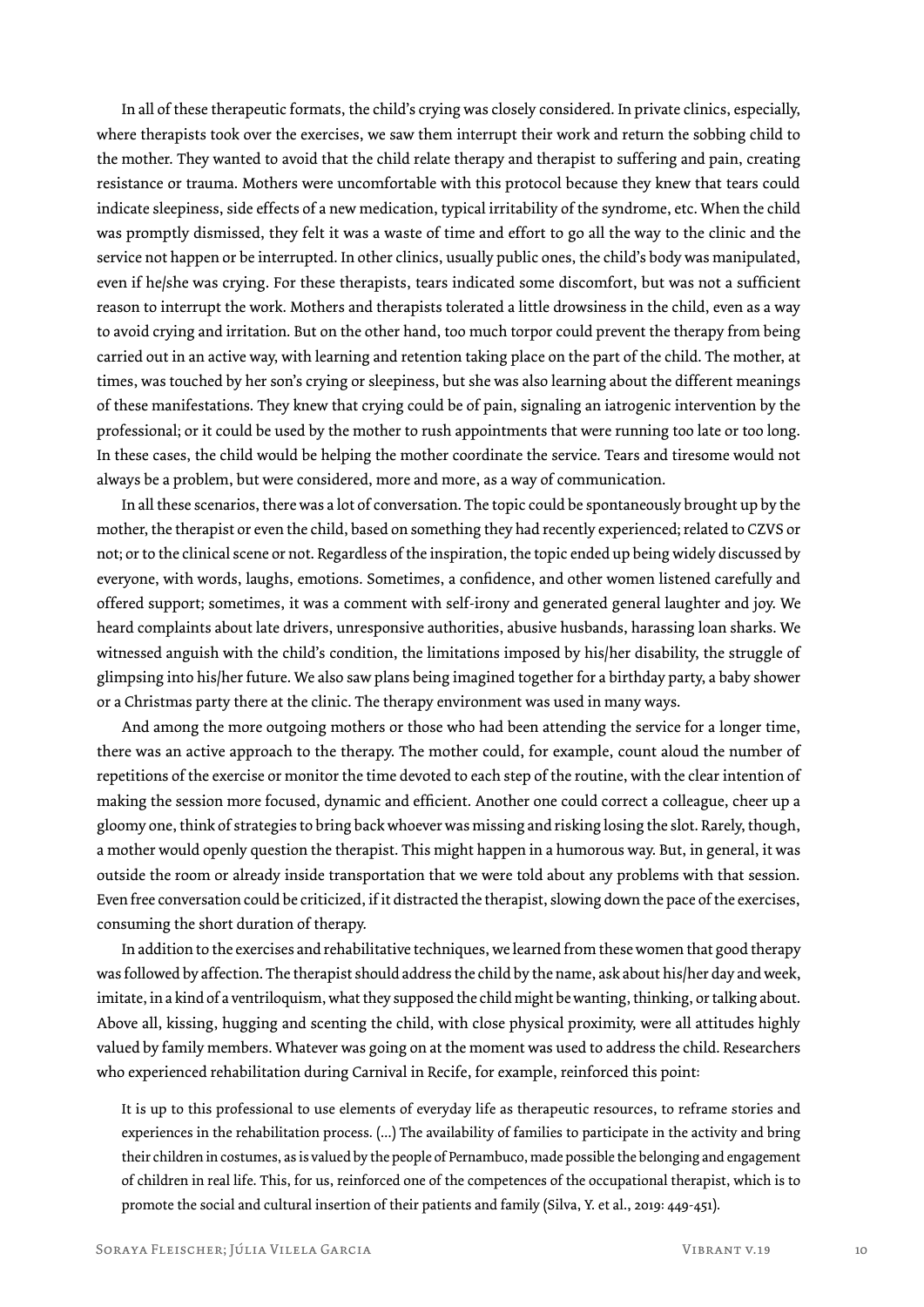All this could demonstrate that the therapist was not lazy, impatient, fussy, or repulsive of that child, but that she considered him/her as a whole person, with a story and a personality, with specific limitations and capabilities. Mothers valued a personalized treatment that respected the "way of being" and the "time" of the child.

#### **Supply and demand for rehabilitation services – at the end of the Zika Virus epidemic (2019)**

In our fourth and last year of in-person research (2019), we noticed two new phenomena: the closing of vacancies in the clinics and the lack of interest by the families. The general retraction in vacancies was noticed and criticized by caretakers (Fleischer and Carneiro, 2018). To be included, some services required the child to have advanced skills. These clinics considered that physical disability was easier to be treated than intellectual disability, which was the case of children with microcephaly. Some professionals claimed that children recently born with disabilities, not just with the CZVS, also needed to be tended to. Thus, each clinic created its own priority: residents of a specific municipality; children born in a certain hospital; justifications for absences delivered only on paper; unavailability of graduate students to take on internships and residencies in university outpatient clinics; reports proving the direct relationship between ZIKV and CZVS etc. Or, simply, clinics started giving out what they called "therapeutic discharge" which, in our view, was nothing more than a euphemistic expedient for closing specific vacancies to the CZVS. It seems that the syndrome lost its centrality in the rehabilitation care network, in stark contrast to the first years of the Zika epidemic (Matos et al., 2019). The only novelty was the opening of some therapy slots in NGOs. Offering this service was now a strategy to have mothers come to activities and help amplify the work of these organizations.

We also noticed, from 2019 onwards, a lack of interest on the part of caregivers to attend therapies. Stimulation therapies during the day; medicine to fall asleep at night. Urban circulation stressed out the children; at home, they found a little quiet and intimacy. Mothers perceived this oscillation and, at times, prioritized the rest of the whole family. So, they would not attend the morning sessions of rehabilitation even if the absence would risk losing the vacancy. Everyone commented on tiresome, on managing so many aspects to offer therapy to the children (Lustosa, 2020). They resented having to sacrifice the whole family on behalf of only one of its members.

It was mainly in rehabilitation clinics and NGOs that mothers also had access to diapers, medicines and powdered milk. With the decrease of the epidemic, donations also disappeared, and these spaces lost their attractiveness. Mothers had to look for other sources of income, many women returned to the paid labor market, occupying the time they previously dedicated to therapy.

After so many years, many husbands were still not used to the intense schedule outside the home and continued to accuse their wives of adultery, vagrancy, leisure. But husbands were not willing to replace their wives in therapy either. We remember very few fathers at rehab clinics. Many men were unable to accompany their sons and daughters in therapy because they were at work or, at least, looking for ways to earn some income. Besides, they were not interested in the routine of waking up so early, moving around the city and attending sessions, but, at the same time, they demanded the re-domestication of these women. At the time of birth, many fathers had left the CZVS scene. If they had stayed, some of them directed distrust, accusations and domestic violence to their partners. And, in recent years, we learned of many divorces and remarriages. Women had to face violence and separation from previous spouses, and also, when in a new union, had to consider the care of another baby that eventually arrived. Caretaking was a lonely load to carry.

We also realized that, in addition to the situations experienced within the family and around the city, these mothers had been criticizing not only the quantity, but the quality of rehab services: that sessions were too short or quick, that professionals were not caring or that there was a dizzying turnover in the staff. Some interlocutors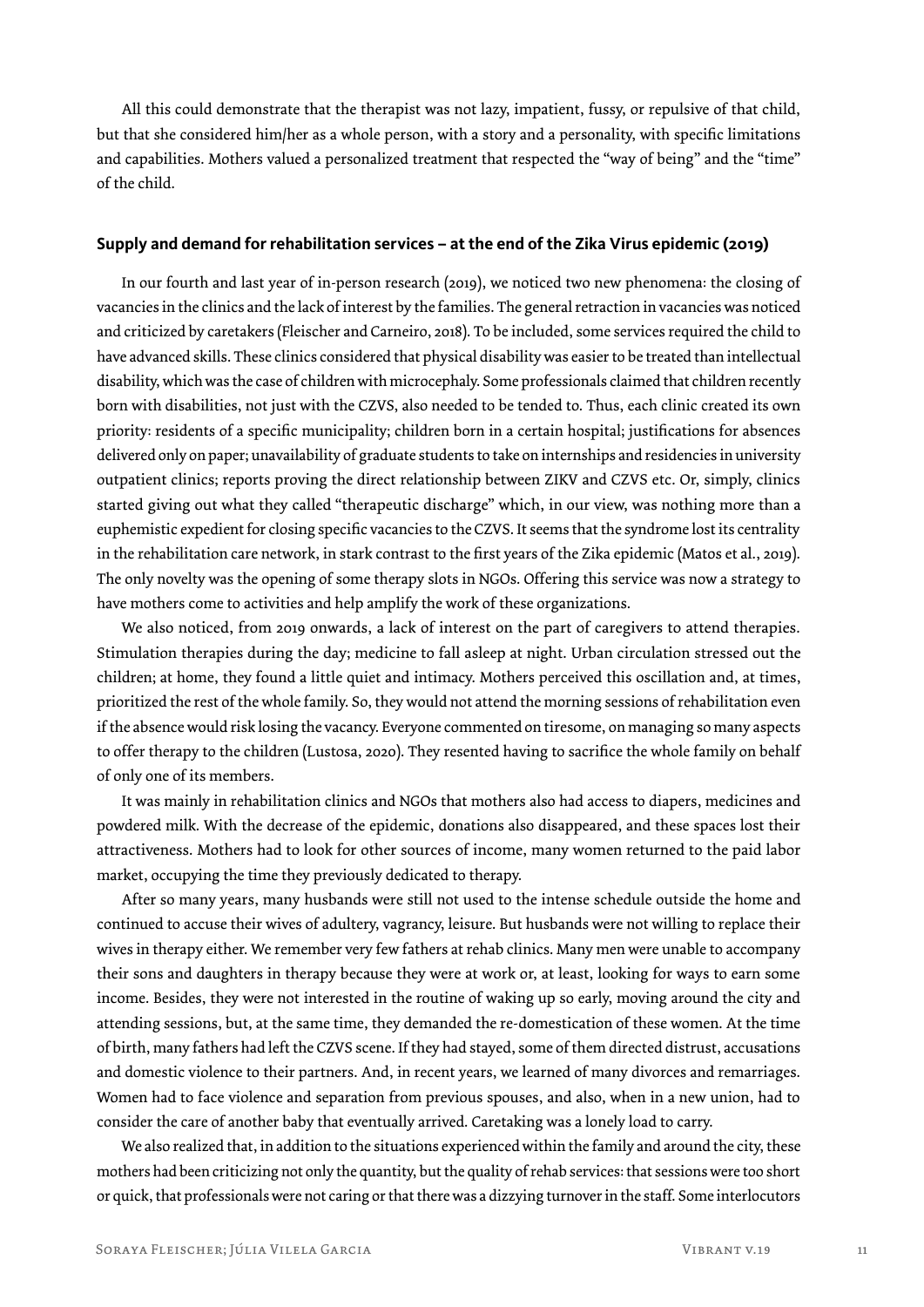noticed that the children's gain in mobility, dexterity and autonomy were minimal in some treatments. Focusing eyes, controlling drool, keeping the head up, raising hands, swallowing food, interacting with others illustrate some of the goals set for these children. When achieved, it made sense to continue assiduously in therapy. When not, discouragement could take place, motivate absences and even withdrawal. When the child, for some reason, did not learn or did unlearn something that had already been extensively worked on, mothers suffered and became fragile. But none of this devalued stimulation as a therapeutic practice. Some women began to demand more from therapists, report to the hospital director or ombudsman, and denounce problems to the media. Others chose to dedicate themselves to repeating exercises at home. Many cherished autonomy and expertise not only to do what Mattingly et al. (2011) called "homework" (the therapeutic tasks that were taught by health professionals and replicated by caregivers at home), but also to analyze which procedures produced more or less results in terms of child development. Little by little, they stopped demanding a huge range of therapies to select a smaller set that they thought was more appropriate and efficient.

One of our interlocutors felt that therapy was aimed more at mothers than at children, as it was in this space that they were convinced of the importance of rehabilitation technology and learned how to stimulate their children. For these mothers, stimulation took a secondary role, and the meetings became a pedagogical and emotional moment for them. At home, stimulation could be performed calmly, with more time and attention, directed from mother to child. According to Maria Claudia, for example, "At the clinic, it is just the beginning, but at home we have to reinforce it, we have to continue, we can't expect everything from the therapist". Similar opinions were heard from health professionals who also saw time in the clinic as insufficient and valued the stimulation performed by mothers at home. Therefore, there was a common understanding that attending therapy was important, but, once the technique was learned, independence at home was encouraged.

In fact, many studies show that replication of therapy at home is a central part of the concept of "early stimulation". Borba and colleagues represent this idea, "the family is the main source of support for child development, and this takes place through stimulation and participatory activities" (2019: 541). In a study at São Lourenço da Mata, also located in the MRA, "with regard to stimulation and games, all caregivers reported performing them in their daily routine, recognizing their importance in the child's development" (Duarte et al., 2019: 253). These interviewees even "cited the role of the physiotherapist in this process, because, in addition to this stimulation being carried out at the clinics, the professionals guided and taught games for the caregivers to perform in their homes" (*ibid*). In Maceió, in the State of Alagoas, the same was found, since "88% of mothers follow the instructions of the physiotherapist to be done at home" (Barbosa et al., 2017: 194). More than anything, therapeutic success was directly linked to the performance of the families: "It is noteworthy that the possible evolution in treatment happens when the family engages in the process, as they spend more time with the child at home than in therapies, which have very restricted time" (Silva, Y. et al., 2019: 451). Anthropologist Cheryl Mattingly suggests that the moralization of motherhood also involves "homework", the rehabilitation that is carried out and continued at home. Women were observed not only on the official mats:

A good mother, according to the moral norms governing appropriate clinic behavior, is certainly not one who sits on the sidelines. The structure of rehabilitation depends upon the delivery of massive amounts of "chronic homework" to patients and family caregivers who are expected to carry out home programs under the guidance of health experts (Mattingly, Grøn, and Meinert, 2011). When clients (including family members) do not do their parts, they are labeled noncompliant (2014: 71).

After all, "since parents and children are given a great deal of the responsibility for making clinical progress, all parties are potentially culpable. Lack of progress encourages suspicion" (Mattingly, 2010: 94-95). If families were critical of the rehabilitation professionals, these, on the same grounds, evaluated the therapeutic replication family members carried out at home. Suspicion was mutual.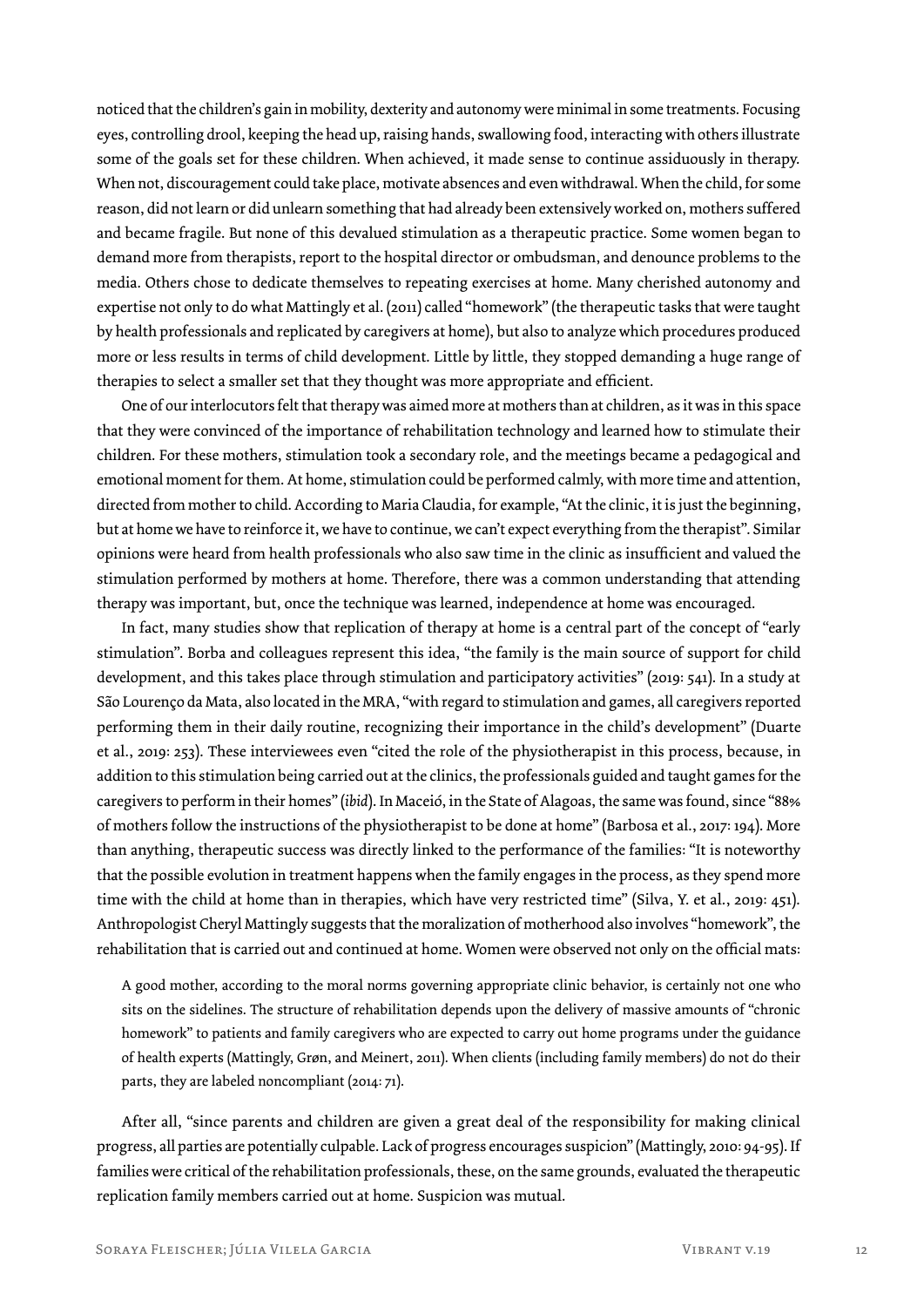#### **Supply and demand for rehabilitation services – at the start of the Covid-19 pandemic (2020)**

With the arrival of the Covid-19 pandemic in early 2020, the CZVS's capacity to mobilize public solidarity was notoriously diminished (Williamson, 2020). The staff became insufficient to meet the demands of people with disabilities, since, according to our interlocutors, many professionals were dismissed from their positions or relocated to help the growing number of people infected by Covid-19. Therapies were still vital services for these children, but were not considered essential by the Brazilian State, thus, discontinuing the rehabilitation process for many boys and girls. Routine medical follow-up appointments, as well as the renovation of prescriptions for controlled pharmaceuticals were interrupted by mobility restrictions imposed by the pandemic and little was said about the impact of the interruption of necessary services for people with disabilities during this period (Maboloc, 2020). Many mothers started to demand the inclusion of their children as a risk group, since these children have respiratory comorbidities and needed priority care. These women began to see their children lose what had been learned, restarting frequent spasmodic crises, as in the beginning of the Zika virus epidemic, back in 2015 and 2016. They also saw a shortage of medicines and donations, so generous and frequent in the first years of the previous epidemic.

CZVS children who were entering school also had to interrupt their activities. And their mothers, who had just recently started finding some time to dedicate themselves to other activities (such as their other children, study and work), had to postpone their plans to offer stimulation to their children at home and often without the help of a health professional. Some women told us that therapeutic telecare was infrequent, occurring at most twice a month, and that the physical distancing imposed by Covid-19 between patient and therapist hindered any effect on the child's development. Some institutions, to mitigate the effects of the lack of services, offered "stimulation kits", with toys and equipment to facilitate activities to be carried out by the family at home. Although these women had, over the years, gained autonomy to choose and learn some maneuvers and exercises, not all of them could be performed without the help of a professional or of a specific equipment. This is the case, for example, with respiratory physiotherapy. Without adequate help, again children began to have more respiratory problems and, consequently, were more exposed to bronchoaspiration, pneumonia and, above all, the new coronavirus. We heard from some women that even though they did their best to perform all the procedures at home, their children seemed to be returning to "ground zero", as other studies also indicate (Williamson, 2018). Seizures, crying, choking, irritability and loss of abilities, so common at the beginning of the diagnosis of CZVS, were reported by many of these women, now faced by Covid-19.

On the one hand, from the perspective of many mothers, doing some therapy at home saved time and effort previously dedicated to getting around the city, spending hours in buses, city vans or app cars. Some children acquired new skills in these pandemic times, such as drinking liquids from a glass and holding objects. Other mothers observed that simply playing and socializing with siblings could also have an effect on the child similar to what he or she had previously found at the clinics. Cruz et al. (2019), for example, had already noticed, in a pre-pandemic moment, that the activity that most involved fathers in caring for their children was playing and going for a walk, activities recognized by them as central to a child's development. Mothers tried to involve the extended family and the neighborhood in the child's stimulation, something that had already been recommended by therapists for a long time (Cruz et al., 2019).

Staying indoors, sleep routine could be replanned, the child could be less stressed out with traffic and moving among so many institutional environments, and he or she could be more open to learning. In addition, their mothers began to save on transportation and babysitting for the older children who needed to stay at home. They would have the chance to be with these children who had felt left out by the attention focused on their disabled sibling. Finally, not leaving the house would also meet the expectations that their husbands and sometimes their Christian churches had of a married woman.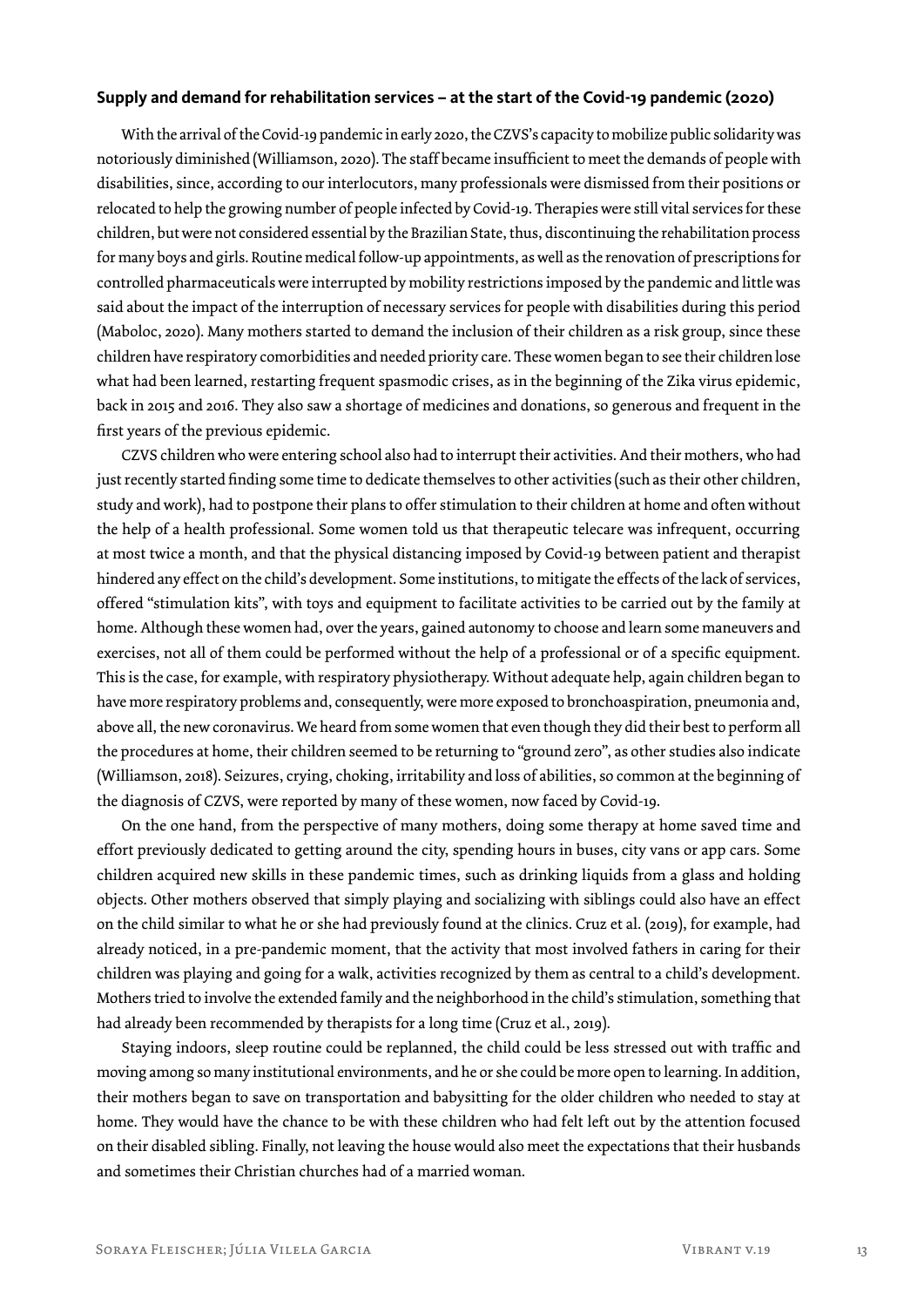However, if before the arrival of Covid-19 it was already clear to these women that children still needed therapy, with the general interruption of these services, its importance became even more evident. While the therapy routine did not stabilize again, they improvised. Maria Claudia had to manage on her own when Covid-19 hit. She placed the leg orthotics – which had become small due to Bela's growth – on her arm, in an attempt to avoid the atrophy of the child's limbs. The daughter was not only without therapy, but without consultations, exams and measurements necessary to acquire new equipment suitable for her size.

In mid-2020, some rehabilitation centers started operating again on an emergency basis, with a very reduced offering of activities and time schedules. If before the pandemic, they happened twice or three times a week, they were now offered once every fifteen days and received fewer children at a time. Not even all modalities were offered. But many mothers confessed facing a "Sofia's choice" between one virus and the other, let's say, between staying at home, protecting themselves from Covid-19, but facing the effects of Zika; or leaving the house, investing in the stimulation of children, but facing the effects of the coronavirus. They claimed, for example, to be afraid of crowded public transportation, risking contamination and infecting themselves, their children and bringing the new coronavirus to those who stayed home.

Before Covid-19 arrived, in that year of 2019, we noticed that, given the frustration with therapies and the difficulty of reaching them, there seemed to be a greater tendency to abandon than to plead for more vacancies or better services. But now, with the challenges presented by the new epidemic that had arrived in Recife, these women seemed to be even more involved in reflecting on rehabilitation than in criticizing it.

#### **Final considerations: the crossing of epidemiological times**

Discussing rehabilitation and CZVS is, necessarily, discussing children and their efforts, but it is also discussing mothers and how the world of female work is permeated by constraints of gender, race, generation, education and urbanity. A study showed what we have found in the MRA, when considering therapeutic exercises at home, "unanimously, they [mothers] are also the ones who perform these actions at home and not other family members" (Barbosa et al., 2017: 194). Other colleagues from the Rehabilitation Sciences have also noticed that "the limitations covered in the care process" (Souza, 2017: 29) are many and of various orders. But the solution these authors found to carry out the ideal stimulation is tricky: they are not pressuring for more public policies but are assuming that this work is naturally complemented at home (*ibid*). They seemed to expect mothers to simply do the work the State should be doing. As Mattingly sums it up well, "homework is the need to provide care or to carry out health programs at home" (2010: 26). This solution, in 2020, is more than misleading, it becomes morally perplexing in the face of the Covid-19 pandemic, especially because the reference to rehabilitation, taught and corrected by health professionals, were not available, as before, when weekly visits took place in clinics and hospitals. Mothers had to count on general guidelines, such as audio or video messages eventually sent by their children's therapists, with the memory they kept from the past sessions, with eventual help from other mothers. But the children, in the meantime, grew up, presented new developmental challenges, outdated the knowledge accumulated until then.

Maria Claudia went further and, by the end of 2019, had already clearly realized that not only were the vacancies diminishing, but they had already been initially designed to have an expiration date, long before the new pandemic. In the closing of vacancies, she noticed what was behind the great campaign for "early stimulation" designed at the beginning of the ZIKV epidemic. It had been a therapeutic proposal directed only at the child's first three years of life. And she proposed, critical and ironic at the same time, "How is my daughter after the third year? No stimulation? So, we just remove the word 'early' and leave only 'stimulation'.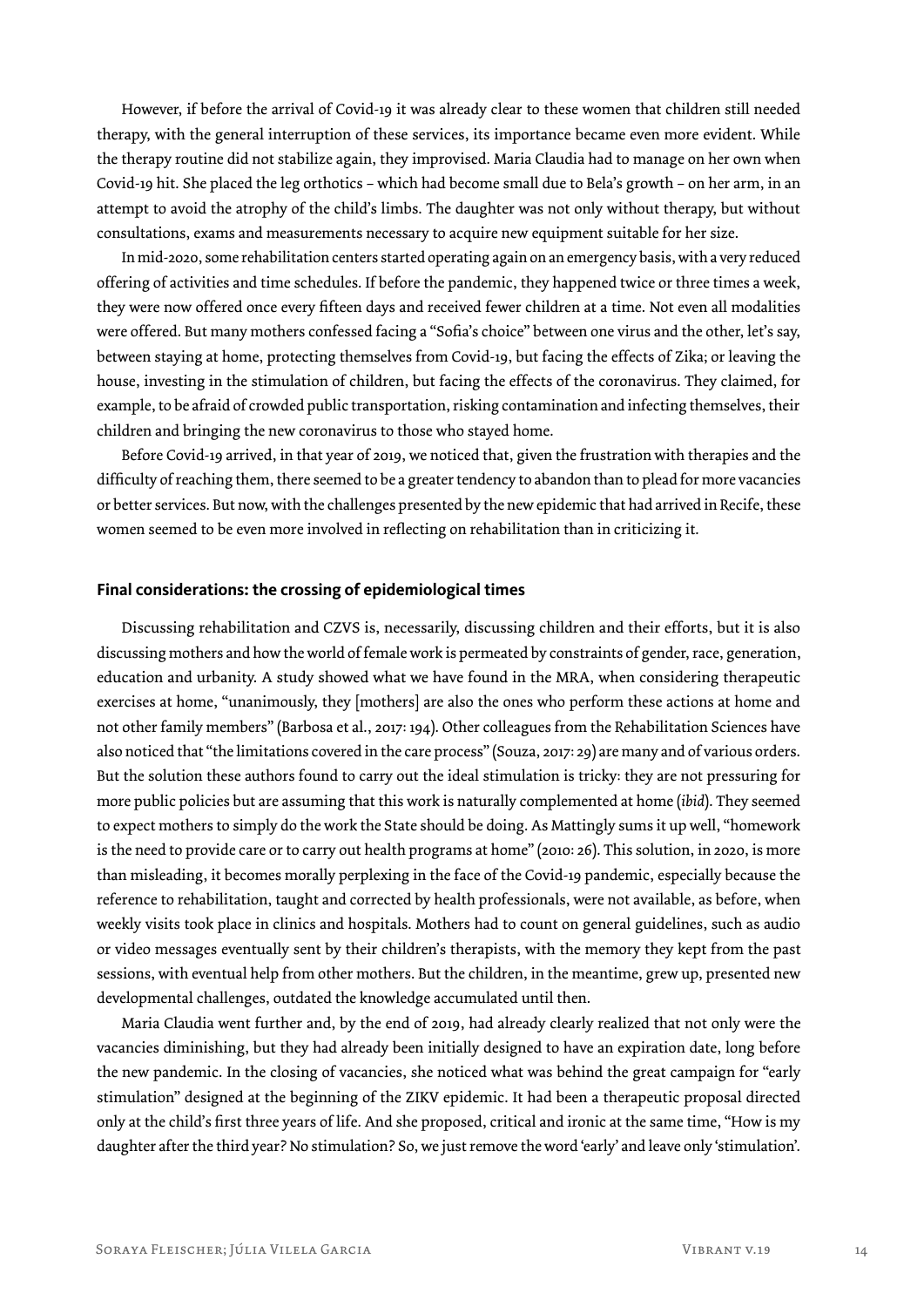No problem". It was a criticism directed at the "brain window" protocol, at the discourse that the biomedical State had decided to adopt for the CZVS. Now, in 2020, she could add another question, "How should my daughter be after a new epidemic?".

It is not fortuitous, therefore, that we started this article describing the rehabilitation services and now we end it bringing tensions from two distinct but intertwined phenomena: the redomestication and re-internalization of these women as well as children and their disabilities. But there are different tensions in 2019 and 2020. First, there will not be a decentralization of rehabilitation services, as some scholars in the area had optimistically expected (Souza, 2017: 30) because, in fact, there is no investment in the creation of new services in the smaller cities, for example, but just a closure of those in the capital area of Recife, where services are concentrated in the state of Pernambuco. This picture insinuated itself in 2019 and seems to have intensified in 2020. We do not see the expansion of services for the CZVS, but a simple and perverse minimization of the welfare state. Thus, including and valuing home rehabilitation is also a way of circumventing or compensating for the progressive closing of places for these micro children in clinics and outpatient clinics.

Second, as exhausting as their street routines were, these women were gaining a public world beyond their neighborhoods, with several positive consequences. Giving up on these therapy vacancies would contribute to a convenient neo-domestication in the sense that staying at home might mean succumbing to the complex set of forces these women had initially faced so intensely on behalf of their children, such as transportation, bureaucracy, justice system, husbands, the Church, and the State. And, in addition to women, staying at home would contribute to a reprivatization and subsequent invisibility of the disability of children with the CZVS, as tends to be the most common scenario pointed out by the comparative literature from the Disability Studies (Grinker, 2010).

One research shows the failure of medical professionals to communicate details and referrals of the diagnosis of CZVS (Oliveira et al., 2019) and, in the same sense, our study shows that many doubts were solved by rehabilitation therapists, characters that families encountered daily. We agree: "The health professionals most cited as support in the care [of these] children were physical therapists and speech therapists" (Duarte et al., 2019: 253). Some studies indicate that accessing the rehab network was easier and faster than consulting with medical specialists, as Santos Bosaipo showed in the region of the city of São Luís, State of Maranhão (2018: 25). Accessing this network of services was essential, including having the help of professionals other than the health sector, such as the social workers, shown by Alencar and colleagues in another city in the region, Teresina in the State of Piauí (2019). This professional was even part of the "interdisciplinary team" of a rehabilitation program. Proximity, intimacy and trust were important to create bonds with these professionals in a much more stable and continuous way than with medical doctors. Doubts, clarifications and insights were widely shared during the therapies, as the therapists were more available than their medical colleagues or state bureaucrats.

It was during urban circulation and while waiting or undertaking therapies that many mothers heard about free passes, BPC, the judicialization of the Keppra medicine, the housing quotas, etc. An intense and daily circulation of information took place. In addition, many items were sold and bought (cosmetics, clothes, crafts, homemade orthotics, etc.), pleasant and relaxed conversations took place while waiting for the session to start or having a snack in the vicinity of the clinic, sympathies and friendships were deepened. Attending the same therapeutic service every week and for so many years meant meeting and getting to know the same group of women and children. This atmosphere was fundamental for mutual support and political organization. Two main organizations that support this micro community, according to their founding narratives, started in the waiting rooms of rehab clinics (Scott et al., 2017).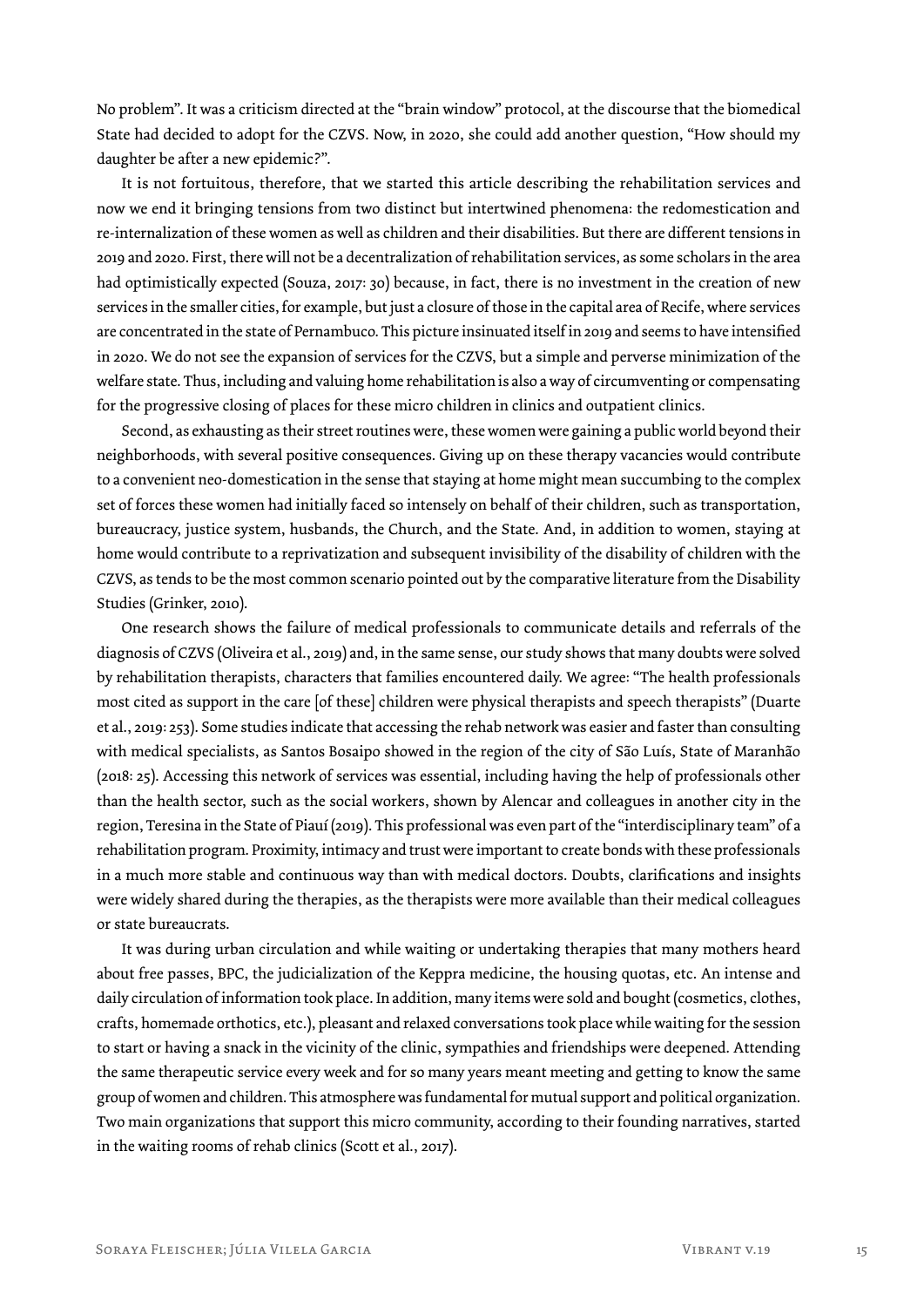Going to therapy, on a day when the child does not seem to indicate any improvement, can be important to find a shoulder and a heart in other mothers, in therapists or sometimes in people who come along the way, a neighbor, a taxi driver, the canteen lady who sold coffee. A word, a closer look, or even a piece of cake made by a therapy partner can infuse some affection and clear a stunned mind. We noticed how many of these women, until the birth of their children, were not very used to circulating outside their neighborhoods. As much as they talked about being tired of the weekly routine of transportation and clinics, going to other institutions and neighborhoods and meeting with so many different people could also mean expanding their own world. It could be a way of learning, walking, networking, and airing out. A mother told us, "Now I understand my rights, now I know how to speak, I leave the house, I go here and there, I even stayed at a hotel for the first time, thanks to a raffle I won at a clinic. I never imagined I would stay in a hotel as a guest".

It was also in the rehabilitation services, as well as in medical offices and outpatient clinics, that research on ZIKV and CZVS took place. The researchers went there, with their consent forms and their coolers to collect material. And it was there that journalists found sources to witness and record the epidemic. Interviews, books, photographs, and documentaries were produced in rehab rooms, State offices and waiting spaces of hospitals around the city. These research subjects and media sources, on the other hand, were offered food baskets, spa and massage coupons, gifts, trips and leisure. Thus, these women found in these spaces much more than therapeutic sessions, but learning opportunities, sociability, science and politicization.

"Early stimulation" was the main technology aimed at micro children, but, as one interlocutor reminded us, "mothers also need to be stimulated"<sup>12</sup>. This technology, therefore, surpassed its initial goals, from the child to the whole family, from one syndrome to a whole lot of citizenship. Spending so much time on clinic mats, they experienced this intense literacy about the child's condition, about the rights of a person with a disability. During this interaction, the therapists had a chance to know that child more closely, notice his or her progress and communicate all this to the mothers. These were ingredients to instill some hope, to build some future for the child, for that family. Hope was one of the great incentives that made these women return day after day to the mats and to the pools (Fleischer, 2020a).

Therefore, therapies aided these women to situate themselves in the ZIKV epidemic, to make sense of a motherhood in the scenario of disability, to discern the types of professionals and colleagues around them. During the Covid-19 pandemic, this sociability lost its face-to-face character and moved, with adaptations and limitations, to the virtual space of text and audio messages, *emojis* and videos, phone calls, lives and online events. Many mothers already had the therapists' WhatsApp contact and communicated with them whenever they deemed necessary. The relationship was also prolonged remotely, with exchanges of photographs, when doubts, compliments and advances were noticed by the mothers and sent to the therapists. Certainly, these health professionals were very useful during the social isolation of 2020, but they had to divide their time among all the families who wrote or called them. Attention became more fragmented, synthetic and infrequent.

We realized that many of the services that, as early as 2019, were closing their doors to micro children had the understanding that they had fulfilled the goal of offering therapy during the first three years of their lives, as advocated by the policy of "early stimulation". They argued that they had to treat other children who had been born more recently, with other syndromes even. Talking to a team of physical therapists back then, we asked them how they imagined the micro children would be in a few years. One of the professionals explained that it would all depend on the stimulation carried out at home and on the network of services that that family could guarantee around the city. At no point did she mention the State's role in organizing this network. For her, the family should be held responsible for the child's development alone, by reproducing on the rug at home what had been learned on the official mat, or by continuing to pressure for the creation of new vacancies.

<sup>12</sup> What kind of "stimulus" do mothers want or need? What does the idea of "stimulus" consist of, more broadly in the context of the CZVS, anyway? As well suggested by a reviewer of this article, the point deserves further elaboration and remains as a suggestion for future studies.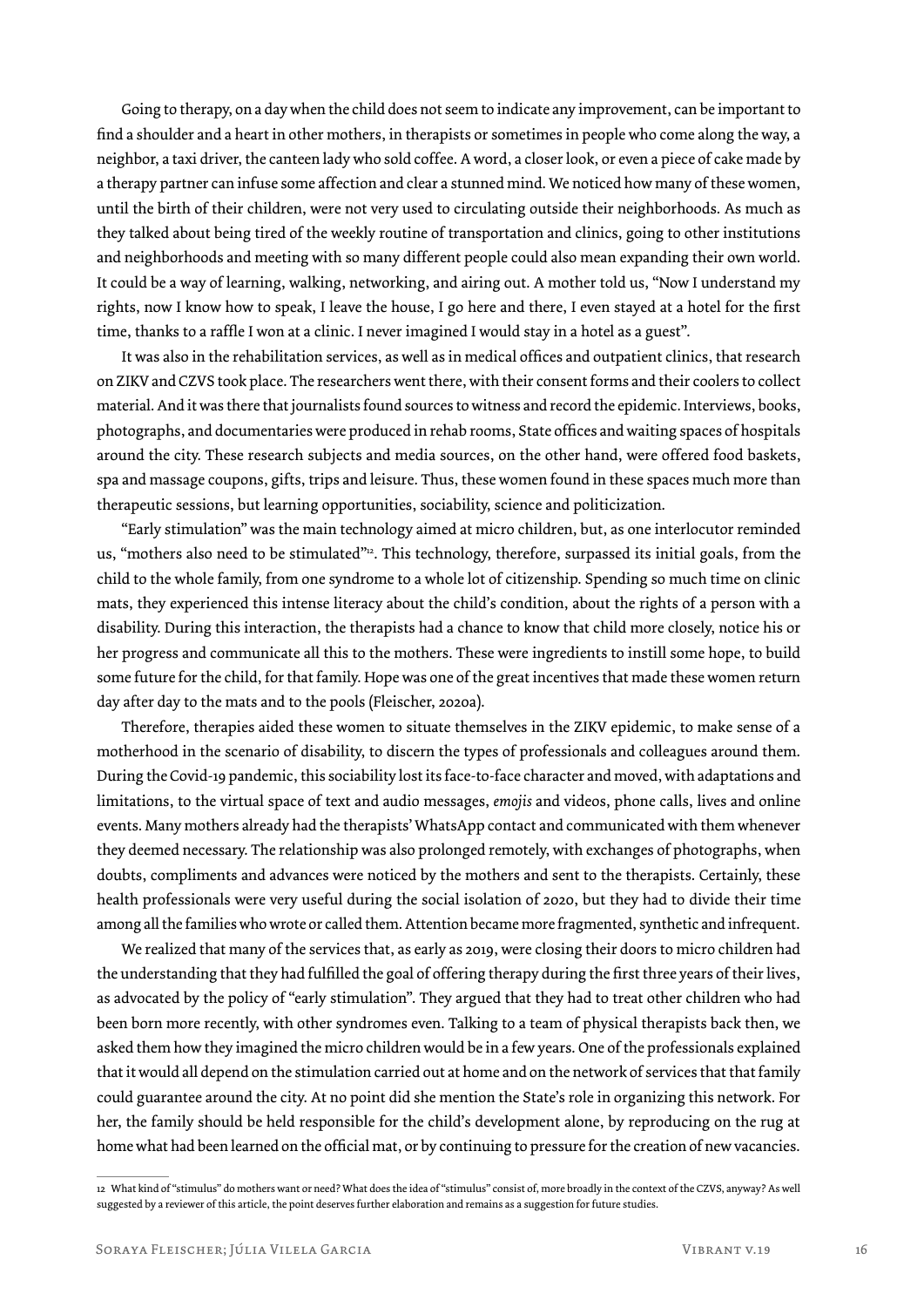As the central argument of this article, in the relationship among maternity, care, clinic and the State, the common understanding was that the main role should be played out by the families. These mothers would have to seek the opportunities offered to people with disabilities in general. They were losing more and more the priority that the adjective "micro" had managed to mobilize in the beginning (Matos et al., 2019). If "early stimulation" was configured as the main therapeutic solution for these children and, therefore, marked the beginning of the Zika epidemic so intensely, interestingly, now that the two epidemics met and intensified each other, the withdrawal of the "early stimulation" illustrates the most generalized withdrawal of public policies for this micro community.

In this article, we try to move forward from our last discussion on therapies, when the beginning of the shrinkage of slots enunciated itself (Fleischer and Carneiro, 2018). The closing of rehabilitation continued, with new arguments, new justifications. 2019 was an unplanned harbinger for 2020 because the pandemic has only intensified that pullback, causing some doors and spaces to close temporarily and then definitively. Here, we present some of the aspects, over the years, of opening, maintaining and withdrawing therapeutic efforts for children with CZVS. These aspects do not run loose, but are articulated, creating new difficulties at each fold. The decisions taken by mothers are directly influenced by urbanity, biomedicine, State infrastructure, in addition to gender relations, kinship, parenting and conjugality. This maternity is and continues to be taking place within a very difficult sociocultural, economic, political and epidemiological context.

Finally, we are seized by two consternations. On the one hand, we think about the consequences of the long-term deceleration of therapies on children's development (Gaverio and Lourenção, 2020). Will the desstigmatization of disability within the family and the presence of these children back at school eventually help offer inclusion and stimulation? On the other hand, will these women lose a space for coexistence, learning and citizenship that perhaps they had not yet experienced in their life trajectories? We fear the increase in loneliness, overload and its consequences on the self-esteem, self-confidence and mental health of mothers and other caregivers. The two consternations also have broader implications, since the presence of mothers and children with microcephaly in the public space is a way of maintaining disability politicized and directly questioning the State and its representatives. And the arrival of a new virus, by limiting the construction of this public space, only reinforces the immense and varied values this space holds for these mothers, their children, their families and communities.

Received: May 07, 2021 Approved: August 30, 2021

Translated by: David Verge Fleischer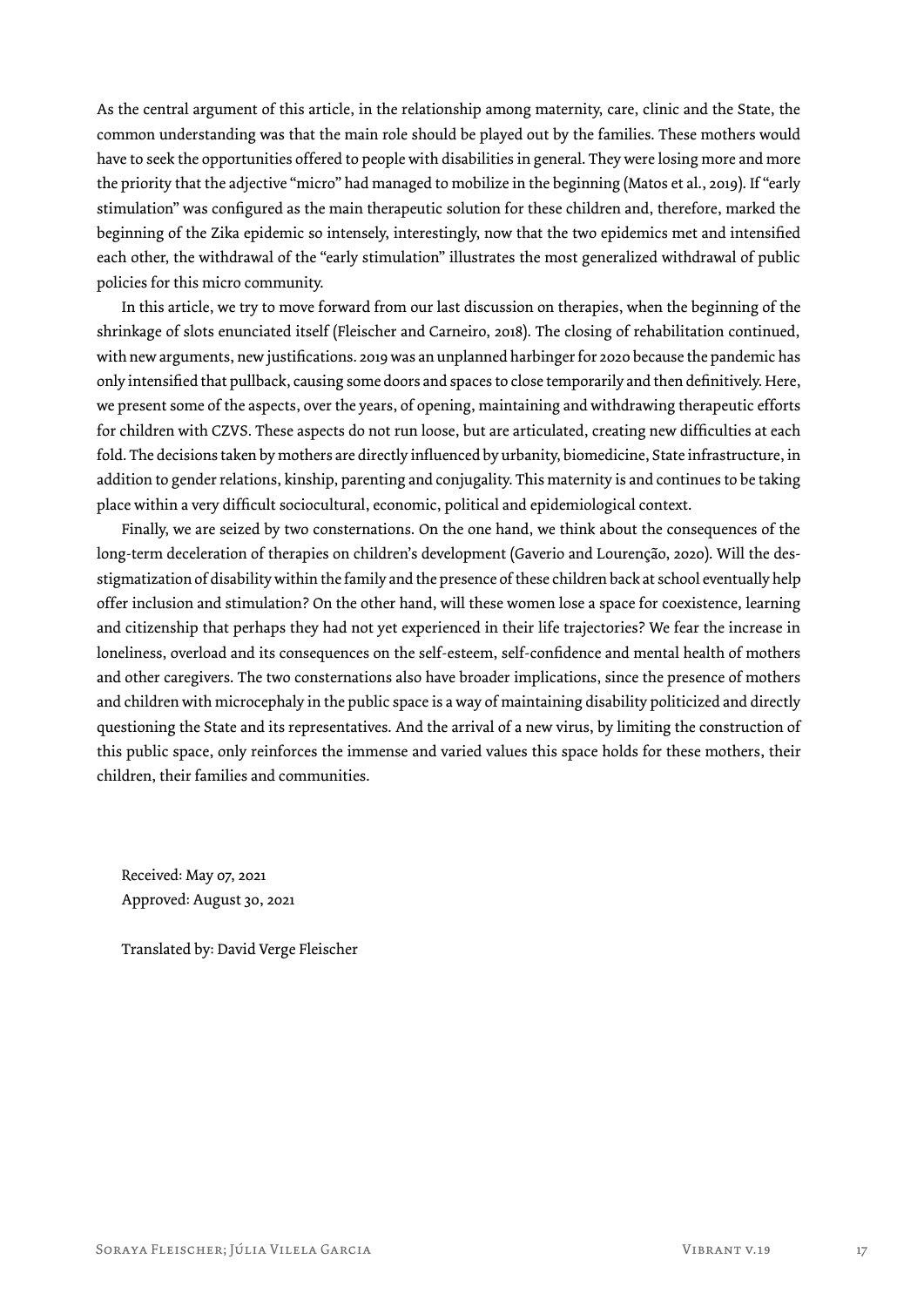#### **References**

- ALENCAR, Nayanna Alves Bezerra Leal de; SILVA, Ana Kelly Pereira da; CRONEMBERGER, Izabel Herika Gomes Matias; LEMOS, Karina Raquel de Sampaio; PITANGA, Islany Ribeiro de Vasconcelos. 2019. "Compartilhando vivências: o processo de trabalho da(o) assistente social junto às famílias de crianças com microcefalia em instituição de reabilitação no Piauí. *Anais do I Congresso Nacional de Reabilitação*,  $16(1): 1-10.$
- BARBOSA, A. S.; SANTOS, L. S.; SANTANA, A. F. S. G. 2017. "A participação da família no trabalho de reabilitação da criança com microcefalia". *Ciências Biológicas e de Saúde Unit. Alagoas*, 4(2): 189-202.
- BORBA BASF, Cruz MSS; Bezerra, LKP; Albuquerque, RC. 2019. "Grupo de vivências sensório-motoras para crianças com microcefalia por síndrome congênita por Zika Vírus: uma experiência de estágio curricular". *Rev. Interinst. Bras. Ter. Ocup*., 3(4): 539-552.
- BRASIL. 2015. Ministério da Saúde. Secretária de Atenção à Saúde. *Plano Nacional de Enfrentamento da Microcefalia.* Brasília. Mimeo.
- CRUZ, Tainá Alves Rocha da et al. 2019. "Perfil sociodemográfico e participação paterna nos cuidados diários de crianças com microcefalia". *Cadernos Brasileiros de Terapia Ocupacional,* 27(3): 602-614.
- CRUZ, Tainá A. R.; SILVA, Flávia C.; SANTOS, Emanuele. 2017. "Perfil clínico, sociodemográfico e funcional dos lactentes com microcefalia atendidos no setor de terapia ocupacional de um centro especializado em reabilitação". Paper apresentado na 69ª Reunião Anual da SBPC, 16-22/07/2017, Belo Horizonte/MG. Available at: http://www.sbpcnet.org.br/livro/69ra/resumos/resumos/3120\_16fe617d671a2801bacd0298f53 c577a1.pdf
- DINIZ, Debora. 2016. *Zika: Do sertão nordestino à ameaça global*. Rio de Janeiro: Civilização Brasileira.
- DUARTE, Jhullyany dos Santos et al. 2019. "Necessidades de crianças com síndrome congênita pelo Zika vírus no contexto domiciliar". *Cadernos de Saúde Coletiva*, 27(3): 249-256.
- FLEISCHER, Soraya; CARNEIRO, Rosamaria. 2018. "A alta terapêutica de crianças com a síndrome congênita do vírus Zika e a descrença de algumas mães nas terapias propostas: O que esses fenômenos podem nos contar sobre o estado atual da epidemia?". In: Camilo Braz e Carlos Eduardo Henning (orgs.), *Gênero, Sexualidade, Saúde e Curso da Vida: perspectivas socioantropológicas*. Goiânia: Editora da UFG. pp.17-51.
- FLEISCHER, Soraya. 2017. "Segurar, Caminhar e Falar. Notas etnográficas sobre a experiência de uma ´mãe de micro´ no Recife/PE". *Cadernos de Gênero e Diversidade*, 3: 93-112.
- FLEISCHER, Soraya. 2020a. "Circulação de esperança em tempos de Síndrome Congênita do Vírus Zika no Recife/PE". In: Debora Allebrandt, Nádia Meinerz, Pedro Nascimento (orgs.), *Desigualdades e Políticas da Ciência*. Florianópolis: Casa Verde. pp. 325-362.
- FLEISCHER, Soraya. 2020b. "Introdução". In: Soraya Fleischer, Flávia Lima(orgs.), *Micro: Contribuições da Antropologia*. Brasília: Athalaia. pp. 17-37.
- GAVÉRIO, Marco Antonio; LOURENÇÃO, Gil Vicente Nagai. 2020. "Multiplicidades-ciborgue, reabilitações e reflexões sobre o corpo: uma conversa entre dois cientistas". *Teoria e Cultura,* 15(1): 148-161.
- GRINKER, Roy Richard. 2010. *Autismo: um mundo obscuro e conturbado*. Tradução de Catharina Pinheiro. São Paulo: Larrousse do Brasil.
- KNIHS, Ana Claudia. 2020. "'Se você abrir o armário do meu filho, só tem remédio': Reflexões antropológicas sobre os medicamentos no cenário da síndrome congênita do Zika vírus em Recife/PE". Dissertação [Monografia de Graduação em Antropologia]. Brasília: Universidade de Brasília.
- LIMA, Flávia; FLEISCHER, Soraya. 2020. "Nourishment dilemmas: the complex science of caring for children with CZVS". *Somatosphere*, 24 de fevereiro de 2020. Available at: http://somatosphere.net/2020/ care-children-czvs.html/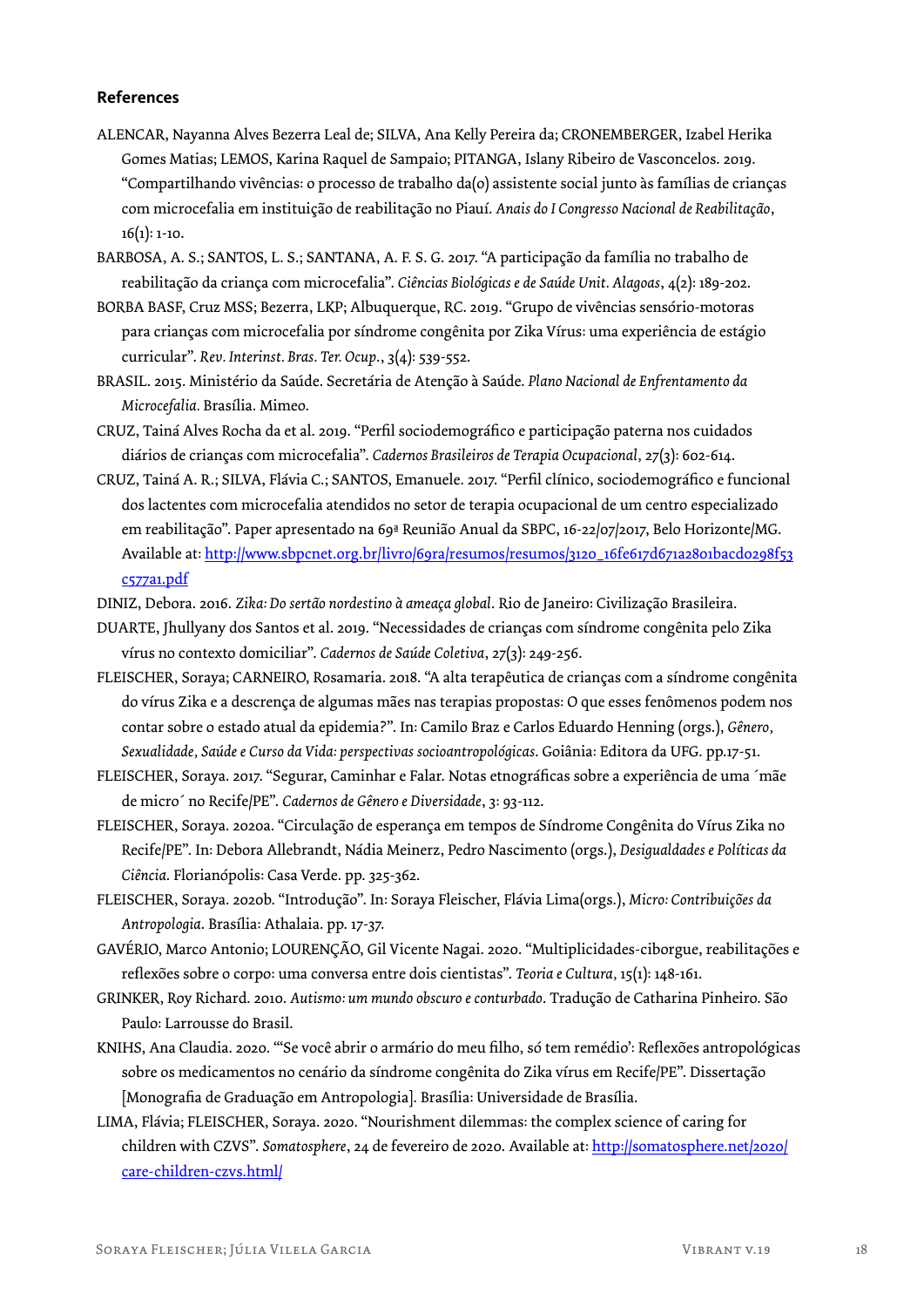- LUSTOSA, Raquel. 2020. "'É uma rotina de muito cansaço': Narrativas sobre cansaço na trajetória das mães de micro em Recife/PE". Dissertação [Mestrado em Antropologia]. Recife: Universidade Federal de Pernambuco.
- LUSTOSA, Raquel; FLEISCHER, Soraya. 2019. "'O que adianta conhecer muita gente e no fim das contas estar sempre só?' O desafio da maternidade em tempos de Síndrome Congênita do Zika Vírus". *Anthropologicas*, 22: 6-27.
- MABOLOC, Christopher Ryan. 2020. "Who is the most vulnerable during a pandemic? The social model of disability and the COVID-19". *Eubios Journal of Asian and International Bioethics*, 30(4): 158-160.
- MATOS, Silvana Sobreira; QUADROS, Marion Teodósio; RODRIGUES, Ana Cláudia. 2019. "A negociação do acesso ao Benefício de Prestação Continuada por crianças com Síndrome Congênita do Zika Vírus em Pernambuco". *Anuário Antropológico,* 44(2): 229-260.
- MATTINGLY, Cheryl; GRØN, Lone; MEINERT, Lotte. 2011. "Chronic homework in emerging borderlands of healthcare". *Culture, Medicine and Psychiatry*, 35: 347–375.
- MATTINGLY, Cheryl. 2010. *The paradox of hope: Journeys through a clinical borderland*. Oakland: University of California Press.
- MATTINGLY, Cheryl. 2014. *Moral laboratories: family peril and the struggle for a good life*. Oakland: California University Press.
- NASCIMENTO, Pedro F. G.; LIMA, Marcia A. 2018. "O Bolsa Família tem ajudado muito a gente: usos das condicionalidades da saúde no Programa Bolsa Família". In: Ednalva Neves, Marcia Longhi, Mónica Franch (orgs.), *Antropologia da Saúde: ensaios em políticas da vida e cidadania*. Brasília/João Pessoa: ABA Publicações. pp. 117-151.
- OLIVEIRA, Poliana Soares de et al. 2019. "Experiências de pais de crianças nascidas com microcefalia, no contexto da epidemia de Zika, a partir da comunicação do diagnóstico". *Cadernos de Saúde Pública*, 35(12): 1-11.
- QUADROS, Marion Teodósio; MATOS, Silvana Sobreira; SILVA, Ana Claudia Rodrigues. 2019. "Emergência, cuidado e assistência à saúde de crianças com Síndrome Congênita do Zika vírus: Notas sobre os serviços de saúde e a atuação das mães, em Pernambuco". *Revista AntHropológicas*, 30: 263-289.
- REUTERS. "Wuhan lockdown 'unprecedented', shows commitment to contain virus: WHO representative in China". Accessed on: August 08, 2020. Available at: https://www.reuters.com/article/us-china-healthwho-idUSKBN1ZM1G9.
- RODRIGUES, Diana Coelho Regadas; DANTAS, Meryeli Santos de Araújo; CUNHA, Ianka Maria Bezerra; REGI, Thamyris de Sales*.* 2017*.* "Estimulação precoce de crianças com microcefalia por zika vírus: revisão integrativa". *Cadernos de educação, saúde e fisioterapia,* 4(8): 31.
- SANTOS, Wederson Rufino dos. 2011. "Deficiência e BPC: o que muda na vida das pessoas atendidas?". *Ciência & Saúde Coletiva*, 16(suppl. 1): 787-796.
- SANTOS BOSAIPO, Daniela. 2018. "Itinerário terapêutico de crianças com microcefalia pelo vírus Zika". Monografia [Bacharelado em Medicina]. São Luís: Universidade Federal do Maranhão.
- SCOTT, Russell Parry. 2020. "Cuidados, mobilidade e poder num contexto de epidemia: Relações familiares e espaços de negociação". *Mana*, 26(3): 1-34.
- SCOTT, Russell Parry; QUADROS, Marion Teodósio; RODRIGUES, Ana Cláudia; LIRA, Luciana Campelo; MATOS, Silvana Sobreira; MEIRA, Fernanda; SARAIVA, Jeíza. 2017. "A Epidemia de Zika e as Articulações das Mães num Campo Tensionado entre Feminismo, Deficiência e Cuidados". *Cadernos de Gênero e Diversidade*, 3(2): 73-92.
- SILVA, Maíra Carvalho da; MENDES, Alessandra Gomes; SEQUEIRA, Ana Lúcia Tiziano. 2019. "Determinantes sociais da síndrome congênita do zika vírus: uma análise do perfil das famílias